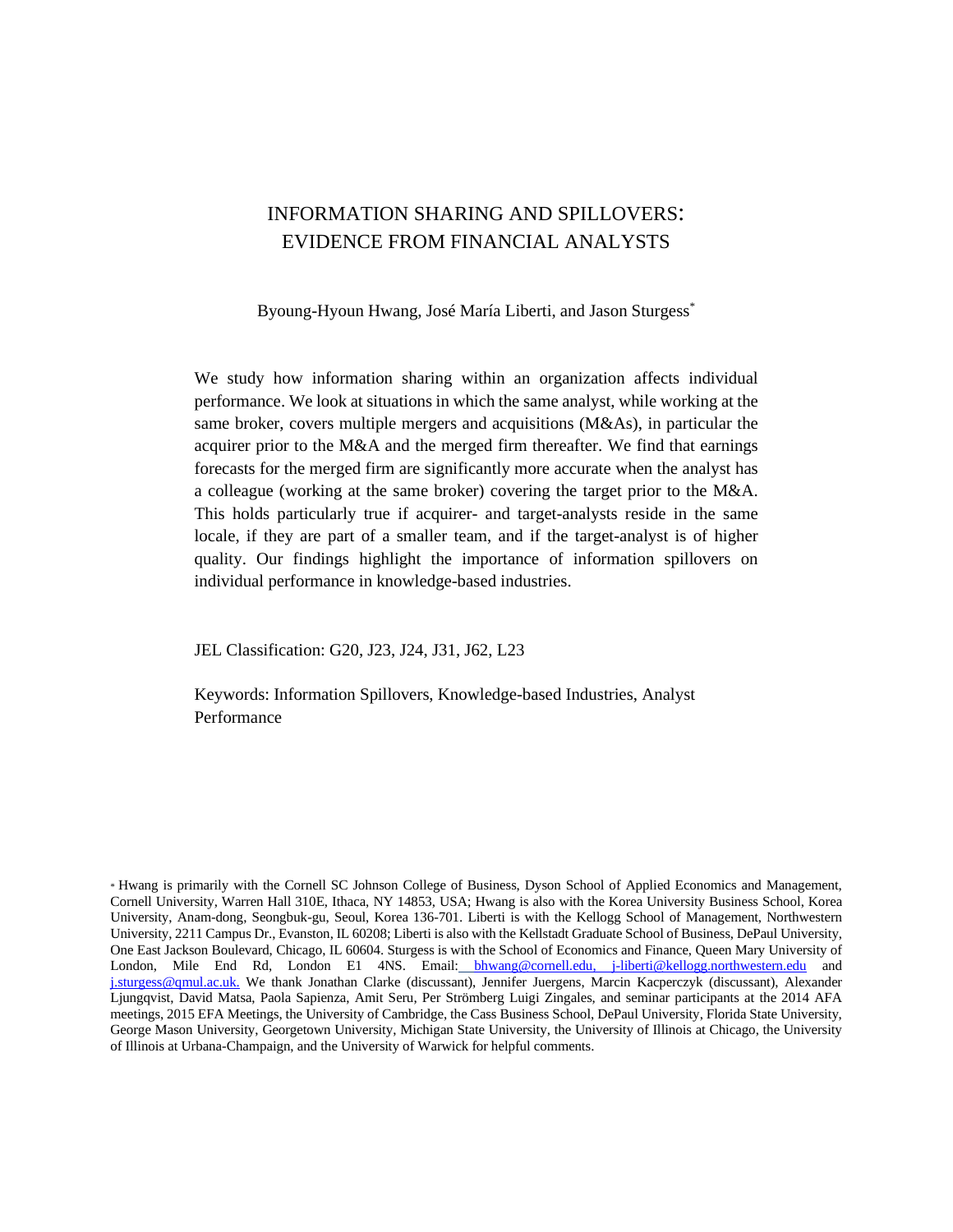#### **1. Introduction**

 $\overline{\phantom{a}}$ 

To what degree do organizational attributes affect individual performance in knowledge-based industries? If we were to randomly move an individual from a position at a given firm to an identical position at another firm, how much would that individual's performance change? For what kinds of positions and environments should we expect the effect of organization on performance to be the greatest? These are some of the most fundamental questions pertaining to the theory of the firm and they have inspired a large body of work.<sup>1</sup>

Unfortunately, these are also extremely difficult questions to tackle empirically: Employees never move randomly across firms and any change in performance around a job change may be due to innate ability. We also cannot fairly contrast the performance of two individuals working at two different firms and attribute any observed difference in performance to differences in organizational attributes across these two firms as the assignment of individuals to firms itself cannot be thought of as occurring independently of individuals' innate abilities. Further complicating matters, individual performance is rarely observable.<sup>2</sup> In most cases, we observe only firm-level outputs. Yet firm-level outputs are the result of a complex combination of inputs from many individuals and firm-level resources.

In this paper, we introduce a setting that, we believe, addresses these challenges. We then use this setting to test whether organization affects individual performance by creating an environment in which employees interact with and learn from each other (*= treatment effect*), or whether organizational design does not affect individual performance and "higher-performing firms" simply hire more productive individuals (*= selection effect*).

<sup>&</sup>lt;sup>1</sup> Since the seminal work of Coase (1937) economists have argued about the origins, role, and rationales of power in the theory of the firm. One line of argument in a long-standing debate on organizations is that ownership of physical assets is not the only source of power within a firm. Hart (1989) argues that, to the extent that there are complementarities across employee tasks, the total output of a group of workers may exceed the sum of the workers' individual outputs. Klein (1988) similarly distinguishes physical from human asset specificity by pointing out that an organization is embedded in the human capital of a firm's employees but is

greater than the sum of its parts. Rajan and Zingales (1998, 2001) examine how human capital might define firm boundaries.<br><sup>2</sup> In asset-based industries, individual performance has been examined for simple tasks where outp (for example, see the analysis of incentives and performance using fruit-pickers in Bandiera, Barankay, and Rasul (2005)). However, this issue is less straightforward in knowledge-based industries because individuals working for firms in those industries rarely produce output in their own names. Even where they do, it may not be easy to verify either the quality or performance of the output. A notable example of a study addressing such questions in a knowledge-based industry is Ewens and Rhodes-Kropf (2015), who explore whether venture capitalists' skills are portable across venture capital firms and whether these firms shape the talent of venture capitalists.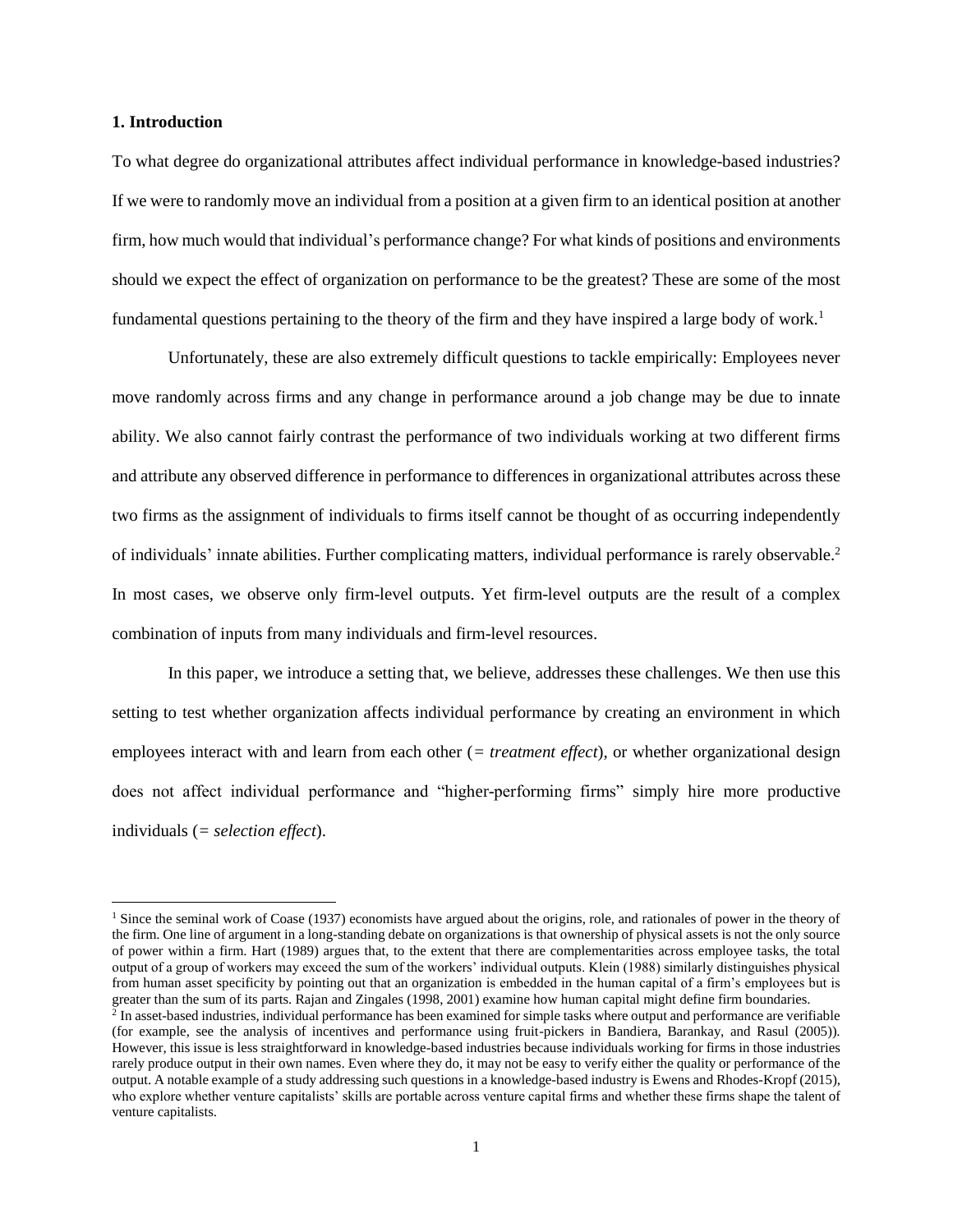Our identification comes from financial analysts' coverage of mergers and acquisitions (M&As). Our focus on analysts allows us to quantify individual performance as we can directly observe one of the most important performance outputs that financial analysts produce, namely earnings forecasts. We also have an objective benchmark, in the form of actual reported earnings, against which earnings forecasts can be compared.

More importantly, we believe our analyst/M&A setting represents a quasi-natural experiment that provides plausibly random variation in the treatment effect of firm-level resources. We compare, for a given M&A, the accuracy of an analyst's earnings forecasts for the acquirer firm prior to the M&A with the accuracy of her forecasts for the firm that comes out of the M&A. We exploit two sources of variation: Our first source of variation comes from evaluating the performance of "Type 1 analysts" with that of "Type 2 analysts." Type 1 analysts are acquirer analysts who work for brokerages that, prior to the M&A, only cover the acquirer (and not the target). Type 2 analysts are acquirer analysts who work for brokerages that, prior to the M&A, also cover the target through the employment of a second analyst. If analysts rely heavily on broker-level resources such as colleagues, Type 2 analysts, who have in-house colleagues covering targets prior to M&As, should be at a significant advantage. In contrast, if organization does not affect individual performance and performance resides solely with analysts and the person-specific capital they have acquired over their careers, we should observe no performance differential between these two analyst types.

Our second source of variation comes from comparing the performance of Type 2 analysts with that of "Type 3 analysts," defined here as analysts that, themselves, cover both the acquirer and the target prior to the M&A. As noted above, Type 2 analysts cover the acquirer firm and have in-house colleagues covering the target prior to the M&A. If performance resides *entirely* with brokers, we should observe no meaningful performance difference between Type 3 and Type 2 analysts. On the other hand, if some brokerspecific knowledge is "lost in translation," then analysts that, themselves, cover both the acquirer and the target should be at an advantage relative to acquirer-analysts who "only" have in-house colleagues covering the target.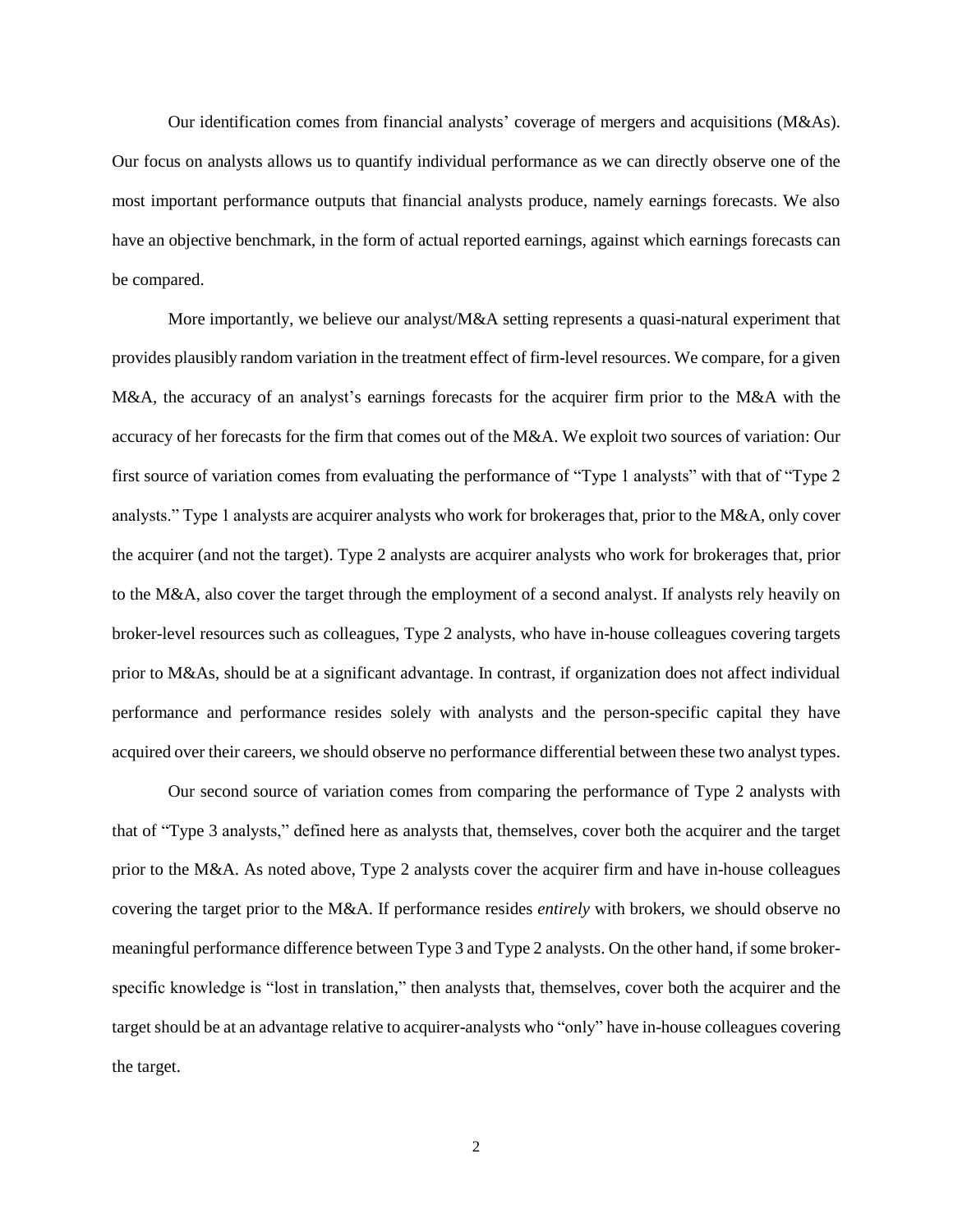To isolate the treatment effect from potential selection effects that typically plague this literature, we examine individual performances across M&As for which the *same* individuals working at the *same* brokerage organizations represent distinct analyst types. To illustrate by example, consider Goldman-Sachs-Analyst A covering two M&As. For the first M&A, the analyst covers the acquirer only; she has *no* in-house colleague covering the target prior to the M&A (= Type 1). In the second M&A, the analyst covers the acquirer; she also has an in-house colleague covering the target  $(= Type 2)$ . We compare Goldman-Sachs-Analyst A's performance when she is of Type 1 to her performance when she is of Type 2.

Selection explains the matching of Analyst A with Goldman Sachs. Since we examine differences in performance between two M&As for the same analyst working at the same brokerage, we essentially hold selection constant. Further, we include M&A fixed effects to mitigate the concern that analyst type and performance correlate with M&A characteristics. Put together, we believe our research design provides a relatively clean estimate for the effect of organization on individual performance.

To preview our main results, we find that forecast errors for newly merged firms are higher than those for acquirers prior to M&As, consistent with newly merged firms' earnings being more uncertain and more difficult to forecast than those of acquirer firms considered by themselves (at least in the initial period after the M&A). More importantly in the context of this study, acquirer-analysts do a substantially better job at predicting earnings for newly formed firms when they have colleagues covering targets prior to M&As. This result suggests that organization affects individual performance.

We also find that analysts that, themselves, cover both the acquirer and the target outperform acquirer-analysts who "only" have colleagues covering the target, suggesting that, while organization affects individual performance, information can be lost in translation due to the presence of communication and coordination costs.

The ability to transfer information is likely affected by a range of factors. Radner (1993), Bolton and Dewatripont (1994), Aghion and Tirole (1997), Garicano (2000), Stein (2002), and Garicano and Hansberg (2006) explore how organizational design and allocation of tasks affect incentives to collect and use information. A central idea in this literature is that information, particularly when it is soft and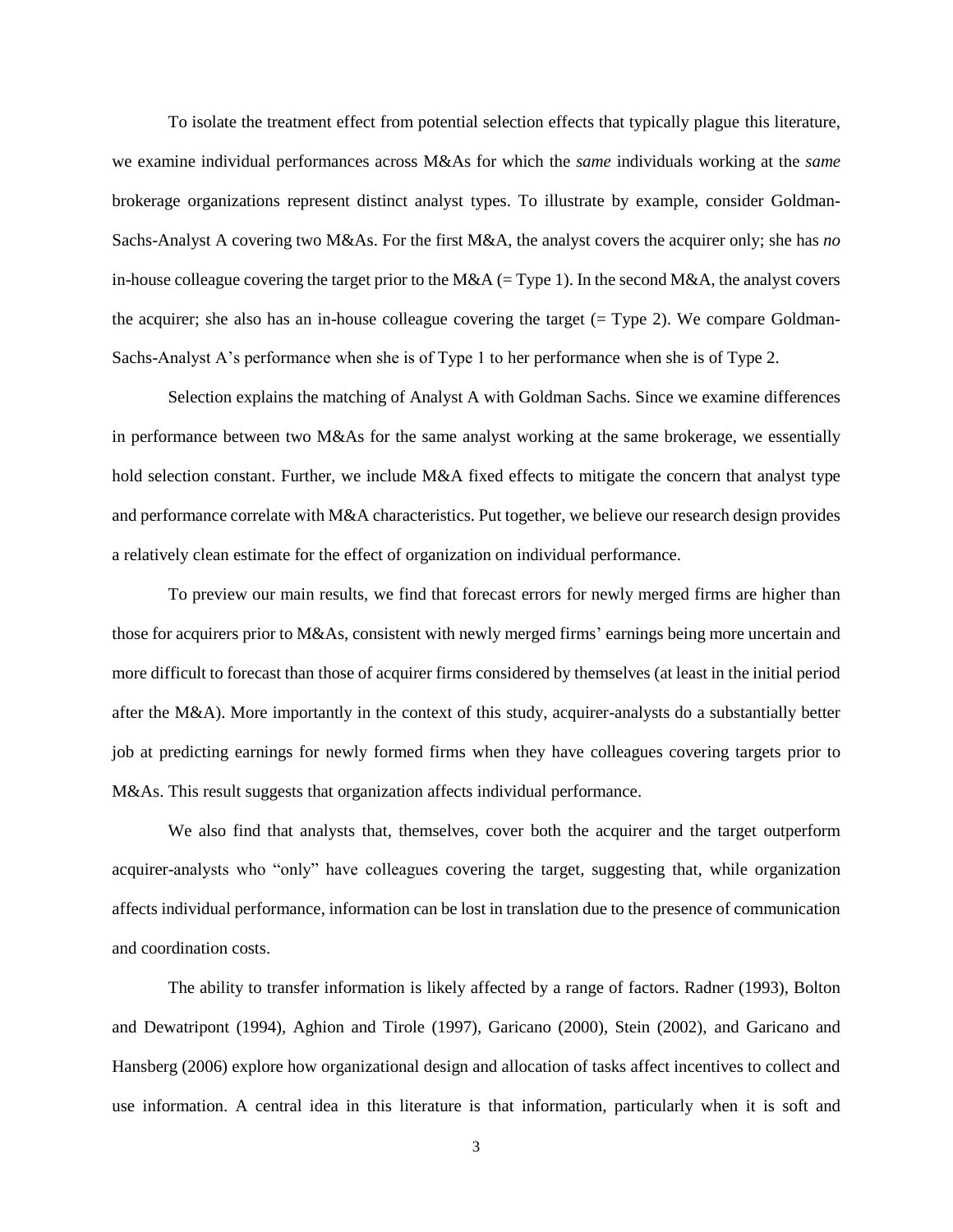subjective in nature, becomes increasingly harder to share as geographical and hierarchical distance increases. <sup>3</sup> Coordinating a group of complementary specialized workers also becomes more costly as the number of specialists in a team increases (Becker and Murphy (1992)).

Our results corroborate these views. While performance generally improves when an acquireranalyst has an in-house colleague covering a target, such "information spillover effect" is strongest when acquirer and target-analysts reside in the same locale and when acquirer- and target-analysts work within a small team.

In addition to location and team size, our spillover effect is likely a function of the quality of colleagues. In line with this view, we find that the information spillover effect is particularly strong when an acquirer-analyst's colleague is an *Institutional Investor* All-Star Analyst. Relatedly, we find that the spillover effect is stronger when a target-analyst has been covering the corresponding target firm for a longer time period and, as such, likely has a better understanding of that firm.

We also study the impact of industry specialization on performance. Analysts or brokerages may strategically specialize in certain industry sectors. To the extent that industry specialization is correlated with analyst type, specialization may partially account for our findings. We find that, on average, analysts perform better if M&As are in their industries of primary expertise. However, we also find that specialization does not explain or dampen the information spillover effect that we document.

Our study addresses at least three lines of research. First, our paper contributes to the literature on the theory of the firm and the role of human capital.<sup>4</sup> Prior work, such as Mas and Moretti (2009), who study peer effects among cashiers at a supermarket, provides valuable evidence on productivity spillovers among "lower-skilled workers." To the best of our knowledge, our study is the very first to quantify the degree to which high-skilled employees in knowledge-based industries owe their success to interactions with their colleagues.

 $\overline{\phantom{a}}$ 

<sup>&</sup>lt;sup>3</sup> Petersen and Rajan (2002), Mian (2006), Landier, Nair, and Wulf (2009), Liberti and Mian (2009), Agarwal and Hauswald (2010), Seru (2012), Liberti, Seru and Vig (2017), and Liberti (2017) study the effects of geographical and hierarchical distance on communication, production of information, and firm-level decision-making.

<sup>4</sup> For example, Kim, Morse, and Zingales (2009) examine research productivity at elite universities and question whether these universities have lost their competitive edge.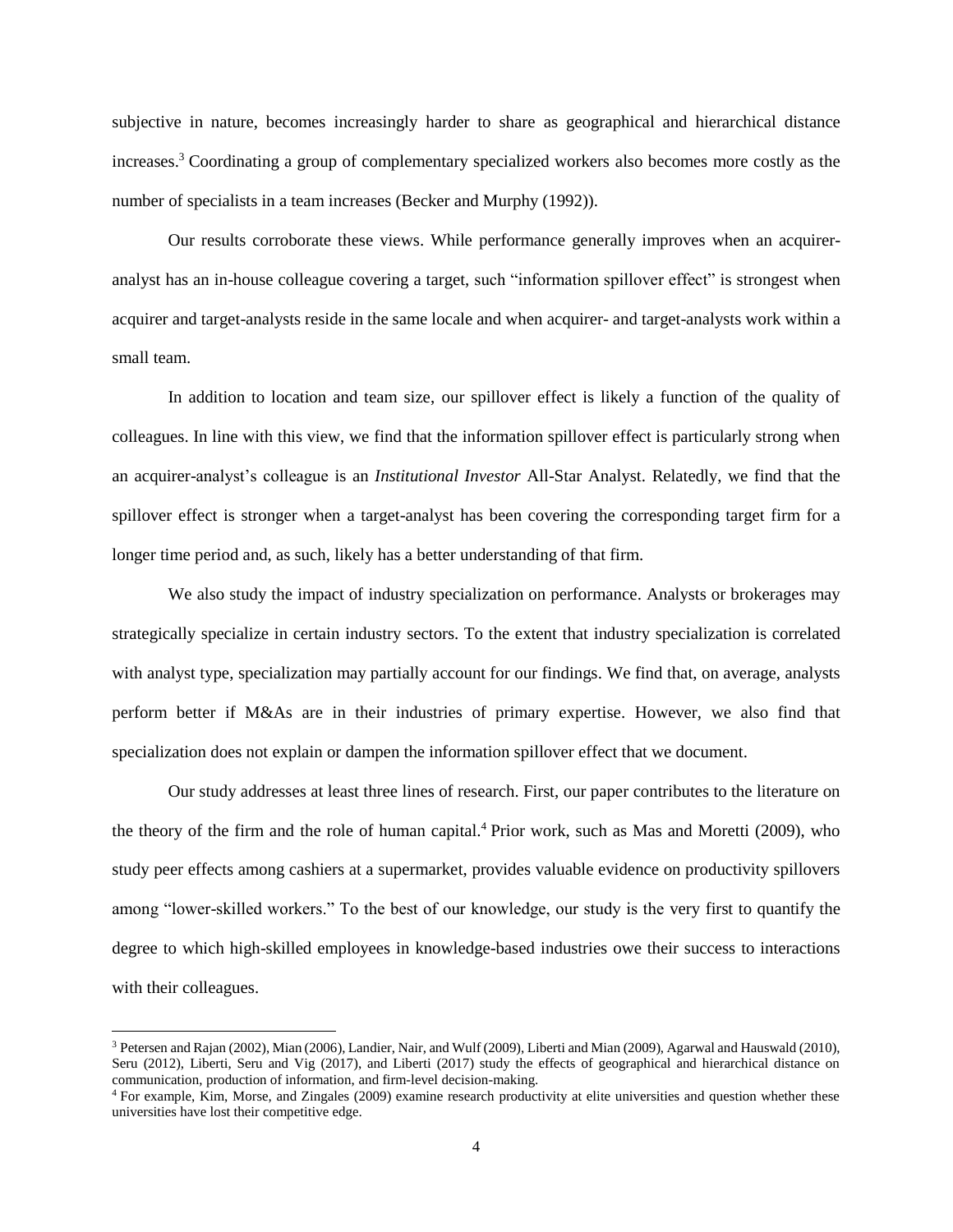By studying information sharing among financial analysts, our work also complements recent work that examines information flows among (other) financial market participants, such as mutual fund families (Sialm and Tham 2016), institutional investors that trade debt and equity (Ivashina and Sun 2011), banks and mutual funds in the same financial conglomerate (Massa and Rehman 2008), and corporate boards (Cohen, Frazzini, and Malloy 2008).

Finally, our work adds to the literature on professional forecasters. Evidence reported in the accounting and finance literature implies that financial analysts significantly alter market expectations (e.g., Stickel 1995, Womack 1996, Kothari 2001), in particular during times of economic uncertainty (Loh and Stulz 2017) and when the firms covered have many intangible assets (Gupta-Mukherjee 2014). Successful analysts quickly earn "superstar" status via high-profile awards, press coverage, and lucrative compensation packages. Such accolades are predicated on the assumption that a large portion of an analyst's performance is person-specific and portable, i.e., independent of the brokerage employing the analyst in question. In this study, we provide evidence that individuals owe much of their success to the organizations that employ them. A superstar moving across organizations may thus be unable to maintain her customary level of performance at her new employer. 5

# **2. Data**

 $\overline{\phantom{a}}$ 

We focus on M&As that involve publicly traded acquirers and publicly traded targets. We identify target firms in the CRSP database via the delisting file and by reference to whether a security is marked by a firstdigit delisting code of 2 or 3. The delisting file provides us with the PERMNO of the disappearing target firm as well as the PERMNO of the acquirer firm, which overwrites the PERMNO of the disappearing firm. Our sample period runs from 1984 through 2011.

<sup>5</sup> Groysberg, Lee, and Nanda (2008) and Groysberg (2010) study whether star analysts' knowledge is portable across brokerages. After examining the career moves of star analysts, they conclude that those who switch firms suffer a decline in performance.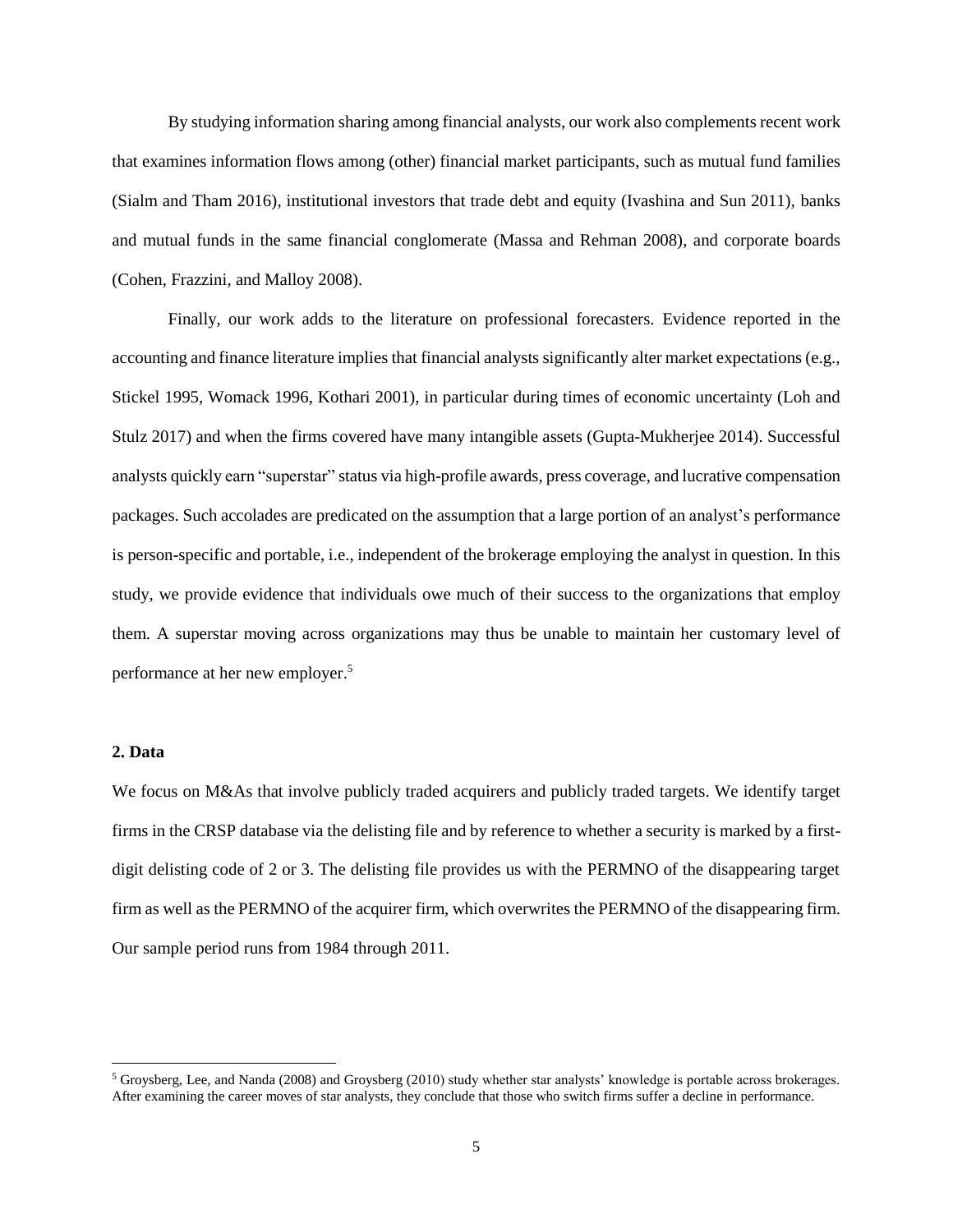We merge the PERMNOs of acquirers and targets with data from the Institutional Brokers Estimates System (IBES) database, which contains analyst earnings forecasts and actual reported earnings data. We measure performance using the scaled forecast error (*FE*). In particular, for each analyst *i* working for broker *j* and following the acquirer prior to M&A *m* and the new firm that comes out of the M&A, we compute *FE* for quarterly earnings *t* in the two-year window around the effective date of the M&A. <sup>6</sup> *FE* is defined as the absolute difference between analyst *i*'s most recent earnings-per-share (EPS) forecast and the actual announced EPS divided by the stock price as of the corresponding fiscal quarter end. We require EPS forecasts to be issued/updated at least once in the three months prior to the earnings announcement:

$$
FE_{i,j,m,t} = \left| \frac{foreast_{i,j}(EPS_{m,t}) - EPS_{m,t}}{P_{m,t}} \right| \tag{1}
$$

On average, the scaled forecast error in our sample is 0.172%.

 $\overline{a}$ 

To isolate the treatment effect of organization on analyst performance from selection effects, we exploit variation in the coverage of targets within analyst-broker, i.e., for the *same* analyst working at the *same* brokerage. As mentioned in the introduction, we classify each analyst as a Type 1, Type 2, or Type 3 analyst. To reiterate the differences between analyst types and to illustrate our empirical design, we offer the following example:

| $M&A$ 1: Analyst $I_{\text{Broke }A}$ covers Acquirer                                                                                                           | $(Analyst I \equiv Type 1)$ |
|-----------------------------------------------------------------------------------------------------------------------------------------------------------------|-----------------------------|
| <i>M&amp;A 2: Analyst 1</i> <sub>Broker</sub> A covers <i>Acquirer</i> , <i>Analyst 2</i> <sub>Broker</sub> A covers <i>Target</i> ( <i>Analyst 1</i> = Type 2) |                             |
| <i>M&amp;A 3: Analyst <math>I_{BrokeA}</math> covers Acquirer and Target</i>                                                                                    | $(Analyst I \equiv Type 3)$ |

We study the performance of the same analyst working at the same broker (here, Analyst 1, who works for Broker A) across the above three M&As. If organization affects performance, Analyst 1 should do a better job covering the newly formed firm when she is of Type 2 than when she is of Type 1. If broker-

<sup>&</sup>lt;sup>6</sup> In Section 5, we show that our results are robust to alternate event windows. We focus on analysts that follow the acquirer prior to the M&A (as opposed to those that follow the target prior to the M&A) because the acquirer is generally much larger than the target and around 91% of acquirer-analysts continue to cover the newly formed firm.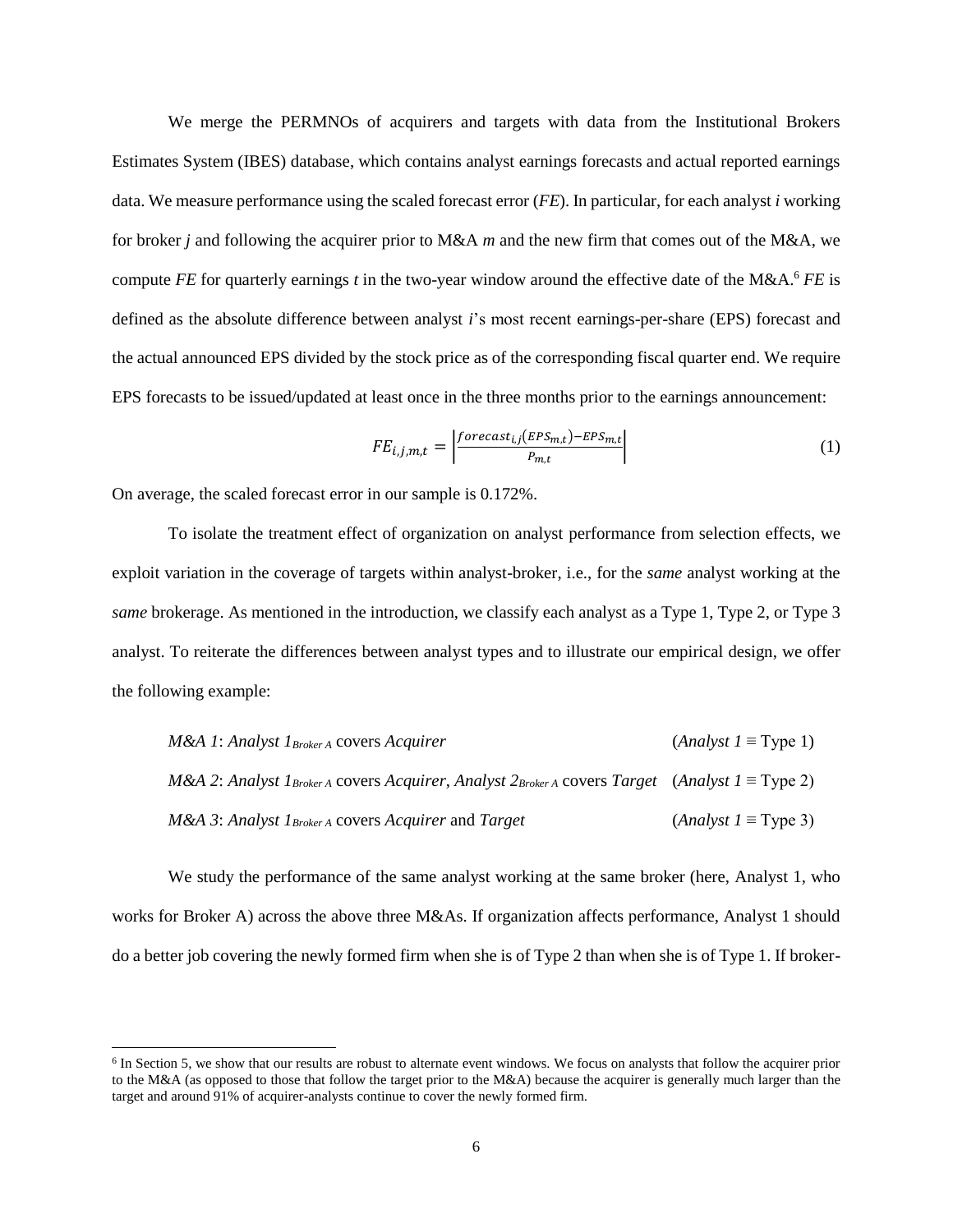specific knowledge is lost in translation, Analyst 1 should perform better when she is of Type 3 than when she is of Type 2.

In our analysis, we consider only analyst-broker pairs that exhibit variation in type across multiple M&As. Our final sample contains 2,394 analysts working at 215 brokerages covering 2,403 acquirers, resulting in 15,939 analyst-broker–stock pairs.

Table 1 provides descriptive statistics. On average, acquirer firms are approximately six times larger than target firms, with around seventy percent of M&As involving firms within the same Global Industry Classification Standard (GICS) sectors (hereafter referred to as "related M&As"). The number of analysts following an acquirer prior to an M&A is approximately three times that of the number following a target.

Table 2 presents descriptive statistics for the financial analysts included in our final sample. 10,921 out of the 15,939 analyst-broker-firm pairs (or 69%) represent cases in which analysts are of Type 1, 1,468 (or 9%) represent cases in which analysts are of Type 2, and 3,550 (or 22%) represent cases in which analysts are of Type 3. Note that any analyst-broker pair appears multiple times across the various analysttype columns in Table 2, depending on how many M&As the analyst-broker pair covers and to which type the analyst belongs for a given M&A.

Table 2 shows that Type 1 analysts tend to cover smaller acquisitions (as approximated by the size of a target). When analysts are of Type 2, they tend to follow larger acquirers. When analysts are of Type 3, they tend to cover larger acquisitions. Importantly, the scaled forecast error in the period prior to an M&A is neither economically nor statistically different across analyst types.

Considering other analyst characteristics, we find that neither forecast horizon nor change in forecast bias differ across analyst type.<sup>7</sup> We also find no meaningful difference in the number of years the

 $\overline{\phantom{a}}$ 

<sup>7</sup> Hong and Kacperczyk (2010) show that forecast bias increases when *brokerage*-level M&As lead to a *decrease* in the number of analysts. In our setting, the number of analysts covering a newly formed firm *increases* compared with the number of analysts covering an acquirer prior to an M&A. Correspondingly, we observe a small decrease in bias around M&As. Thus, the increase in forecast error we observe is unlikely to be the result of an increase in bias due to a decrease in competition, as in Hong and Kacperczyk.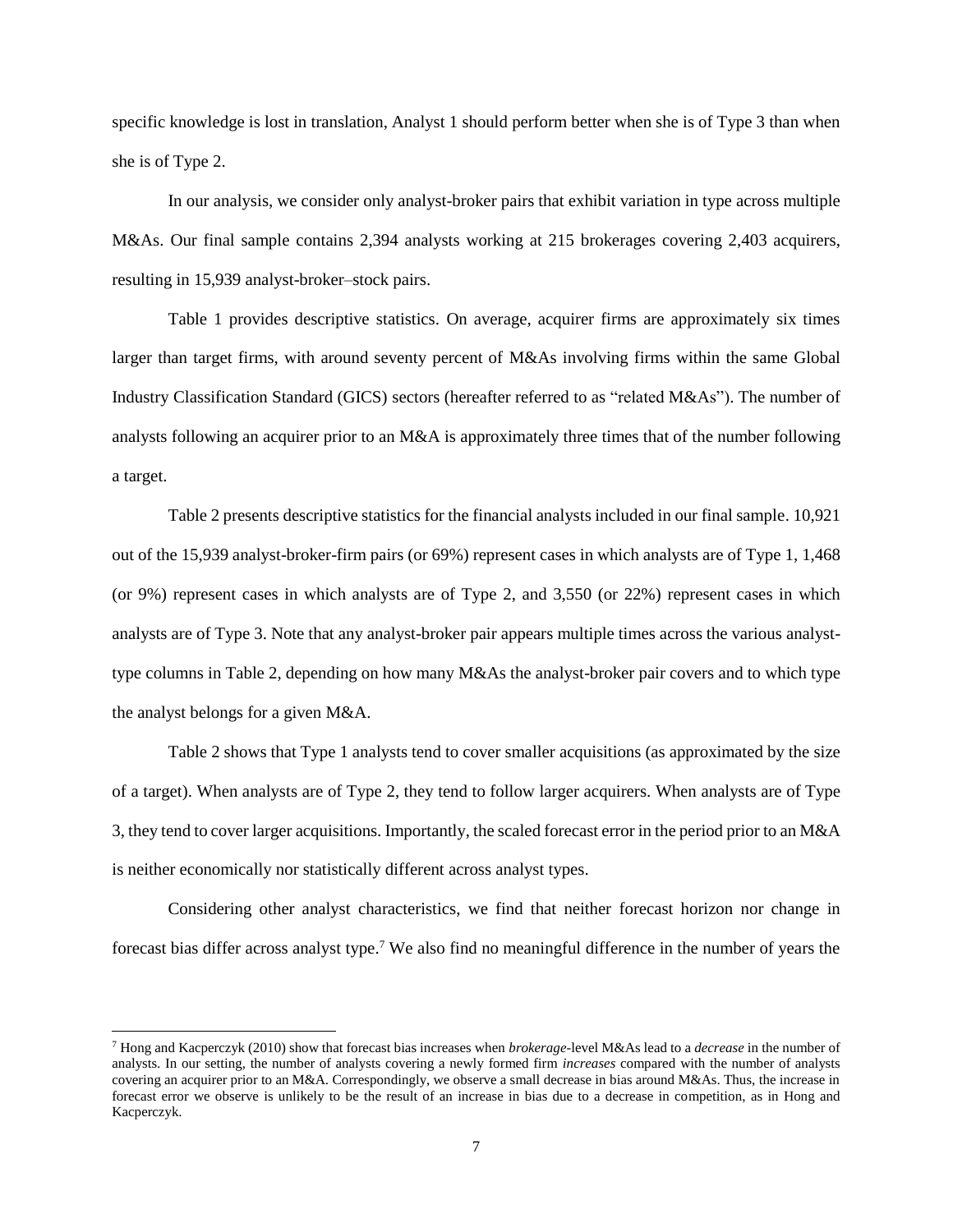analyst has been covering the acquirer, number of stocks covered, number of sectors covered and fraction of analysts based in New York City.

In untabulated analyses, we also compare our sample with the universe of IBES analysts. Our sample captures approximately half of the analysts in the IBES universe. On average, the analysts in our sample are similar to those in the IBES universe in terms of number of industries covered, location, and average forecast errors, although they tend to cover a greater number of firms and are slightly more experienced (results available upon request).

#### **3. Empirical Design**

 $\overline{\phantom{a}}$ 

In our empirical analysis, we measure the effects of information spillovers on performance by estimating a regression equation of the change in forecast error,  $\Delta FE_{i,j,m,t} = \overline{FE_{i,j,m,post}} - \overline{FE_{i,j,m,pre}}$ , on analyst type. The regression is estimated at the analyst-broker-M&A level.

The regression equation is as follows:

$$
\Delta FE_{i,j,m,t} = \alpha_{i,j} + \alpha_m + \beta_1 Type \ 2_{i,j,m,t} + \beta_2 Type \ 3_{i,j,m,t} + X\delta + \varepsilon_{m,i,j,t},\tag{2}
$$

where ∆*FEi,j,m,t* is the change in the absolute forecast error of analyst *i*, employed by brokerage *j* and covering the acquirer in M&A *m* at time *t*; *αi,j* and *α<sup>m</sup>* are analyst-broker and M&A fixed effects, respectively. *Type 2* and *Type 3* equal one if analysts are of Type 2 and Type 3, respectively. Type 1 observations represent our counterfactual. *X* includes various controls to be detailed below. Standard errors account for correlations across observations of a given analyst-broker and M&A.

Including analyst-broker fixed effects ensures that we are making comparisons within an individual–organization match, which, as we discuss above, absorbsselection effects. Including M&A fixed effects addresses the concern that the types of analysts covering a given M&A might be correlated with M&A characteristics, such as M&A size, whether an acquirer and a target are in the same industry, whether an M&A is part of an M&A wave, and/or the aggregate information environment.<sup>8</sup>

<sup>8</sup> For example, we find that the increase in forecast errors around M&As is around one-third lower in related M&As. To the extent that related M&As are correlated with analyst type, this might bias our results.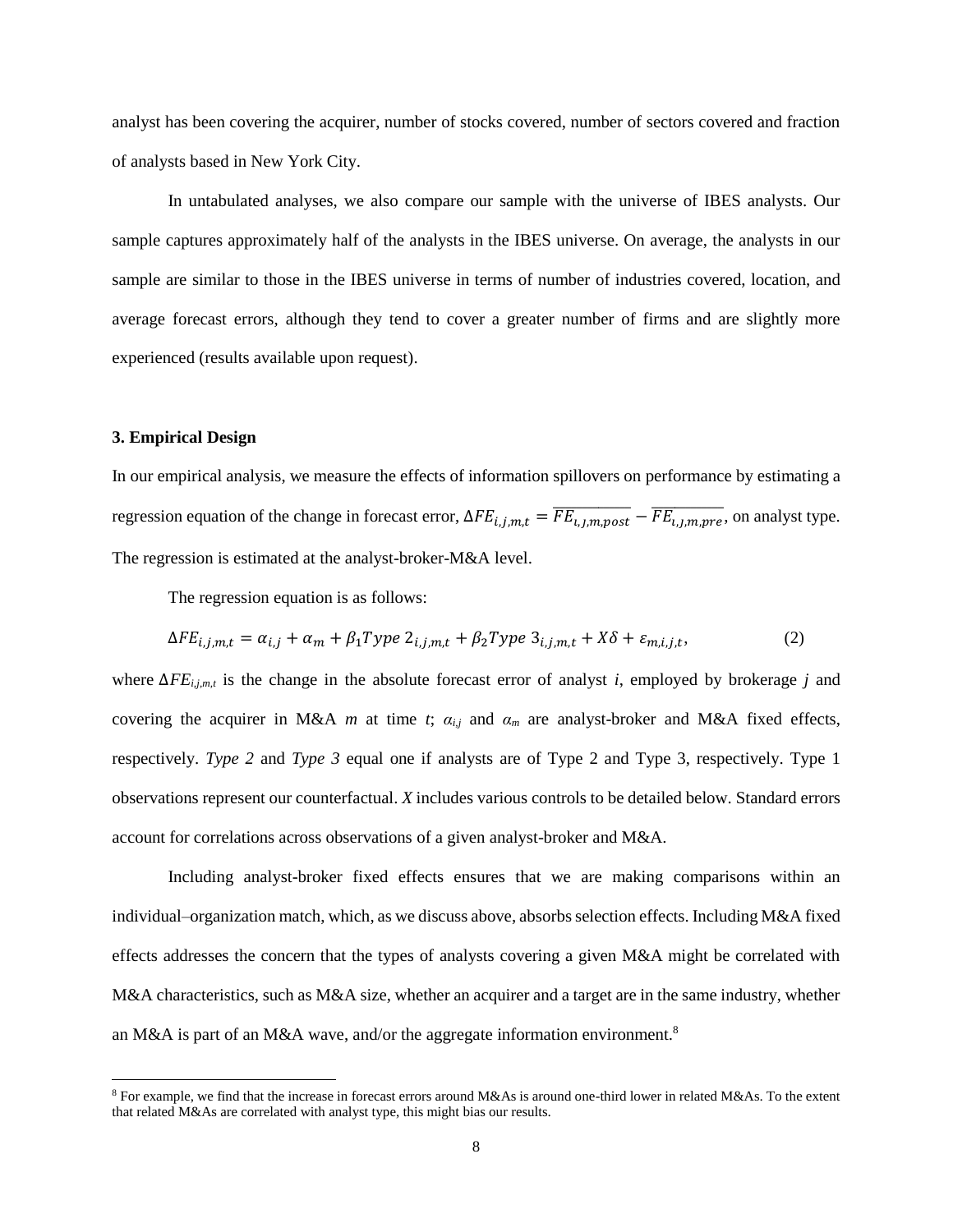Including no fixed effects would estimate the joint effect of both selection and treatment. Including analyst fixed effects (only) would allow selection effects to (still) influence our results as we would be making comparisons across brokerages. Lastly, including brokerage fixed effects (only) would hold organizational capital constant but compare across analysts. To the extent that any two analysts working at the same brokerage are interchangeable this would be fine. However, this is unlikely to be the case in reality.

Before proceeding to report our results, we mention a few additional facets of our general empirical approach. Our analysis is equivalent to a difference-in-differences (DiD) test. A common concern with DiD tests is that the treatment group and the counterfactual are significantly different from each other and that any findings we observe reflect those differences rather than the proposed treatment effect.

In our setting, this concern is less likely to play a role because the treatment group and the counterfactual represent the same group of analyst-broker pairs and inferences are made within those analyst-broker pairs. Relatedly, our empirical design exploits plausibly random variation in the organization of information within the same brokerage to understand the causal effects of information spillovers on performance. This allows us to absorb selection effects in a manner that would not be possible if we were to study the effect of organization on individual performance using a "fixed effects method," as in Bertrand and Schoar (2003). The fixed-effects method draws its power from analyzing changes in performance as an analyst moves from one brokerage to another. Most job transfers cannot be thought of as independent of the analyst-person-specific performance component; instead, they might represent promotions or demotions. Disentangling the treatment effects and selection effects using job transfers is thus difficult, if not impossible, to do.

Finally, earnings forecasts are only one of two primary quantifiable outputs that analysts produce. The second such output is an analyst's overall recommendation whether a stock should be bought, held, or sold. We focus on earnings forecasts as they can be easily evaluated against the actual earnings announced; stock recommendations lack such a clear objective benchmark.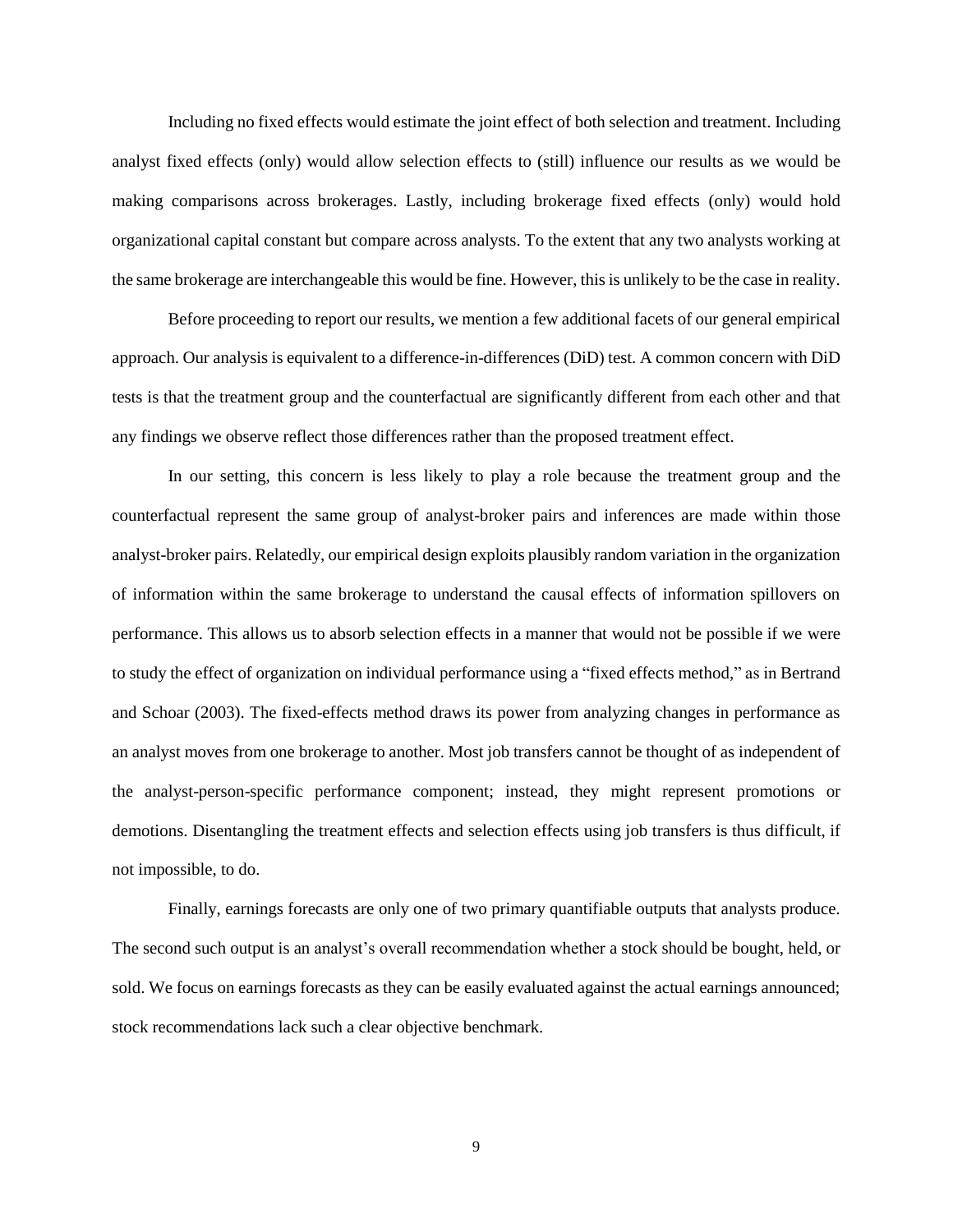#### **4. Main Results**

 $\overline{\phantom{a}}$ 

We find that forecast errors, on average, are 0.058 higher for newly merged firms than for acquirer firms prior to M&As. This increase in forecast errors represents a 33% jump and is statistically significant from zero at the 1% level. The average analyst coverage for newly formed firms is 9.7, compared with 8.1 for acquirers prior to M&As. The increase in forecast errors is thus unlikely to be the result of lower information production by analysts or lower analyst competition (Hong and Kacperczyk 2010). Instead, the spike in forecast errors suggests that, at least initially, earnings for newly merged firms exhibit greater uncertainty and are harder to predict than those for acquirer firms prior to M&As.

Table 3 reports the results from regression equation (2). Column (1) of Table 3 presents the results when including analyst-broker and M&A fixed effects. We find that the change in forecast error is 0.020 lower when analysts are of Type 2 and 0.030 lower when analysts are of Type 3. Both estimates are statistically significant. The coefficient estimate of 0.030 is also statistically different from the estimate of 0.020 (*p*-value  $<$  0.05).

In Column (2), we include a set of time-varying analyst characteristics as additional controls. The first control measures the time the analyst in question has been following the corresponding acquirer. To capture time variation in the analyst's work environment, we include the number of stocks the analyst follows, the number of GICS industry sectors the analyst follows, and the size of the analyst's team. In particular, we identify the modal GICS industry sector of the analyst and label that sector the analyst's "sector of expertise." Team size is the number of (other) analysts at the analyst's brokerage working in the analyst's sector of expertise.

When including these analyst characteristics, we observe that the change in forecast error is 0.020 lower when analysts are of Type 2 and 0.029 lower when analysts are of Type 3. Again, both estimates are statistically significant. The estimate of 0.029 remains statistically different from the estimate of 0.020 (*p*value  $< 0.05$ ).<sup>9</sup>

<sup>9</sup> One concern is whether analysts forecast earnings objectively or are influenced by the provision of M&A advisory services. Using data from SDC Platinum, we classify each M&A transaction as "dependent" or "independent" based on whether a brokerage for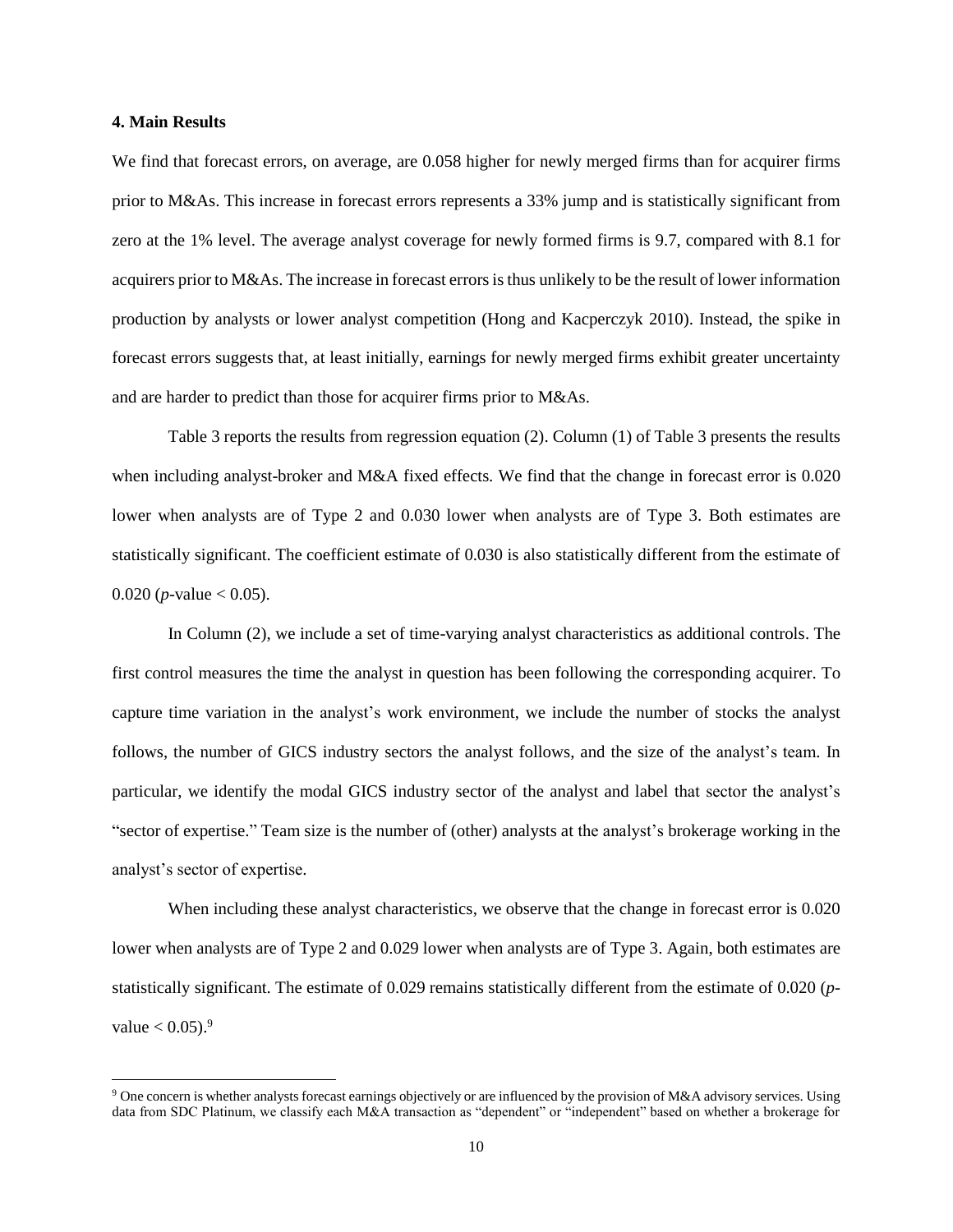Together, our results suggest that information spillovers are an important determinant of individuallevel performance. Acquirer-analysts more successfully predict the performance of a newly formed firm when they can interact with colleagues and draw from in-house knowledge about the corresponding target firm.<sup>10</sup> At the same time, our results suggest that some information is lost in translation as acquirer-analysts perform the best if, prior to M&As, they cover both acquirer firms and target firms themselves.

# **4.1 Robustness**

 $\overline{\phantom{a}}$ 

Because most analysts and some brokerages specialize in industries and since most M&As are completed within a given industry, an M&A in which an analyst is of Type 2 is more likely to be in an analyst's and broker's industry of expertise. An M&A in which an analyst is of Type 1 is *less* likely to be in an analyst's and broker's industry of expertise. This, in turn, may partially account for our result that an analyst performs better when she is of Type 2 than when she is of Type 1. To assess the validity of this concern we show, in Column (3) of Table 3, the results of considering only analyst-broker pairs that vary in type within a GICS sector and after including analyst-broker-sector fixed effects. Our results remain virtually unchanged.<sup>11</sup>

Another possible concern comes from our focus on acquirer analysts who continue to follow the newly formed firm after the M&A. When analysts are of Type 1, it is natural to choose them to cover newly formed firms. When analysts are of Type 2 and have in-house colleagues covering targets prior to M&As, tournaments within the brokerages decide which of the two analysts cover the newly formed firm. The strong performance we observe when an analyst is of Type 2 may therefore be a positive selection effect rather than a true treatment effect.

which an analyst works is the main advisor in the transaction as measured by total fees. In untabulated results, we find that our results still hold within the subsample of independent brokers (both economically and statistically). Controlling for whether a brokerage advises a given M&A does not alter our main results.

 $10$  Further corroborating this view, we find that our information spillover effect disappears when looking at the subset of observations in which target analysts leave their brokers within three months of the completion of an M&A (results available upon request).

<sup>&</sup>lt;sup>11</sup> The number of observations drops from 15,939 to 14,770 because we now require variation in analyst type across M&As within a given sector.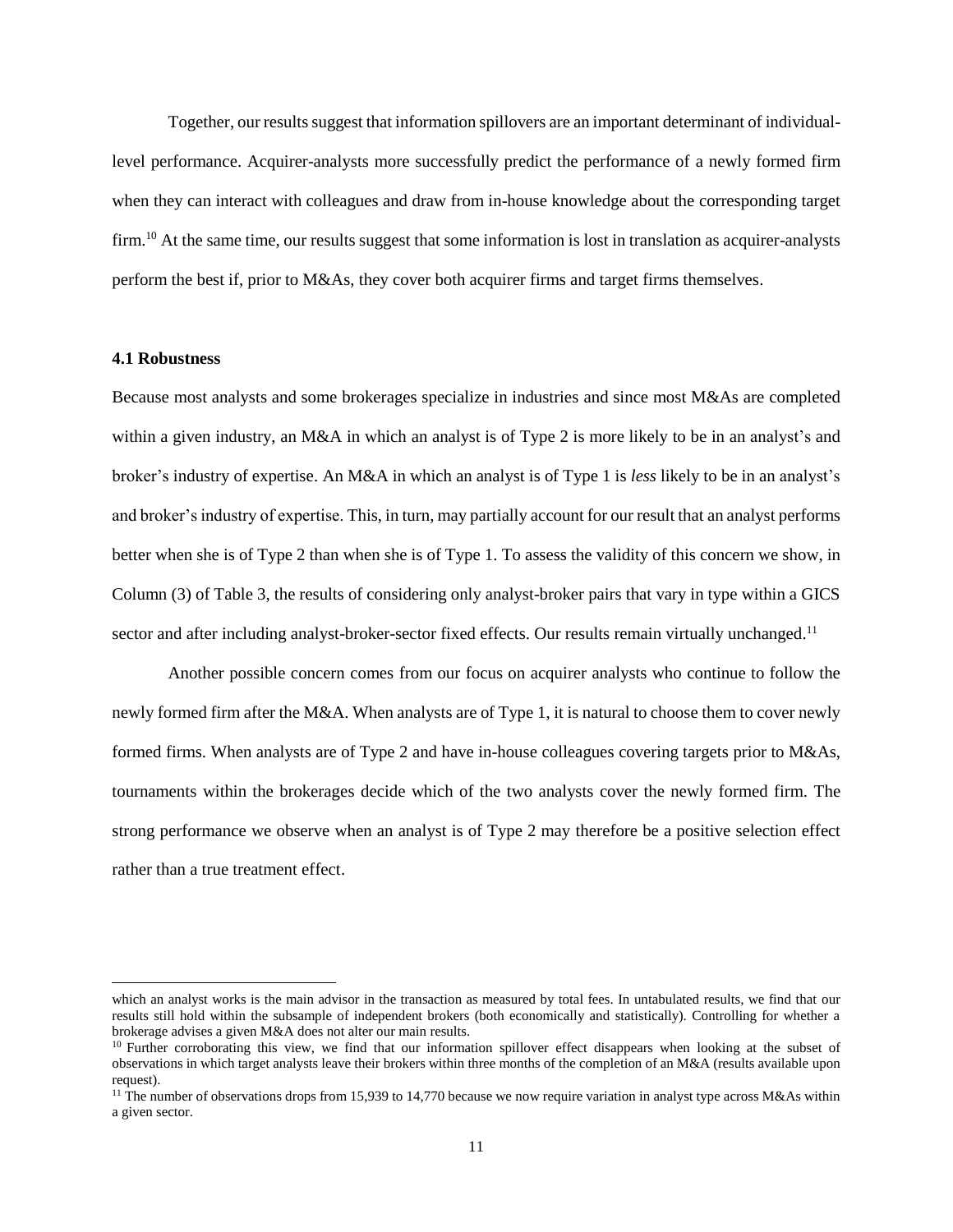Overall, we find that the vast majority of acquirer-analysts continue to cover newly formed firms even when they are of Type 2. In particular, we observe that 90.8% of Type 2 acquirer-analysts continue to cover newly formed firms, i.e., in only 9.2% of cases is it target-analysts who take over and cover newly formed firms. This strong imbalance is unlikely to be generated by differences in talent between acquirerand target-analysts and more likely reflects the fact that acquirer firms are generally much larger than target firms, making acquirer-analysts the more natural choice for covering newly formed firms. In line with this view, we find that the fraction of Type 2 acquirer-analysts who continue to cover newly formed firms almost monotonically increases with the size of acquirers relative to targets. For instance, when acquirers are at least five times larger than targets, 95.2% of Type 2 acquirer-analysts continue to cover newly formed firms.

In additional tests, we repeat our analysis within the subsample of M&As for which acquirers are at least five times larger than targets and for which, ex ante, talent-based tournament effects are less likely to play a role. As reported in Column (4) of Table 3, our results only become stronger within this subsample.

A final concern with our interpretation is that analysts' learning from M&As over time might be correlated with analyst type. For example, an analyst might start out as Type 1 and then become a Type 2 or Type 3 analyst (for the same brokerage). To address this concern we identify each analyst's first type in our sample. We find that analysts are essentially equally likely to start as Type 1 as they are to start as Type 2 or Type 3 analysts. Further, while our main results suggest that analysts perform the best when they are of Type 3, for the subset of analysts that are both of Type 2 and Type 3 at different points in their careers, we find that Type 3 precedes Type 2 in 65.4% of cases. This result contradicts the abovementioned learning story.

#### **4.2 The Nature of Information Sharing**

We next turn our attention to the channels through which organization affects performance. The efficacy of information spillovers relies both on the ability of agents to share information and the costs of information transmission. Applied to our setting, we expect two organizational attributes of a brokerage: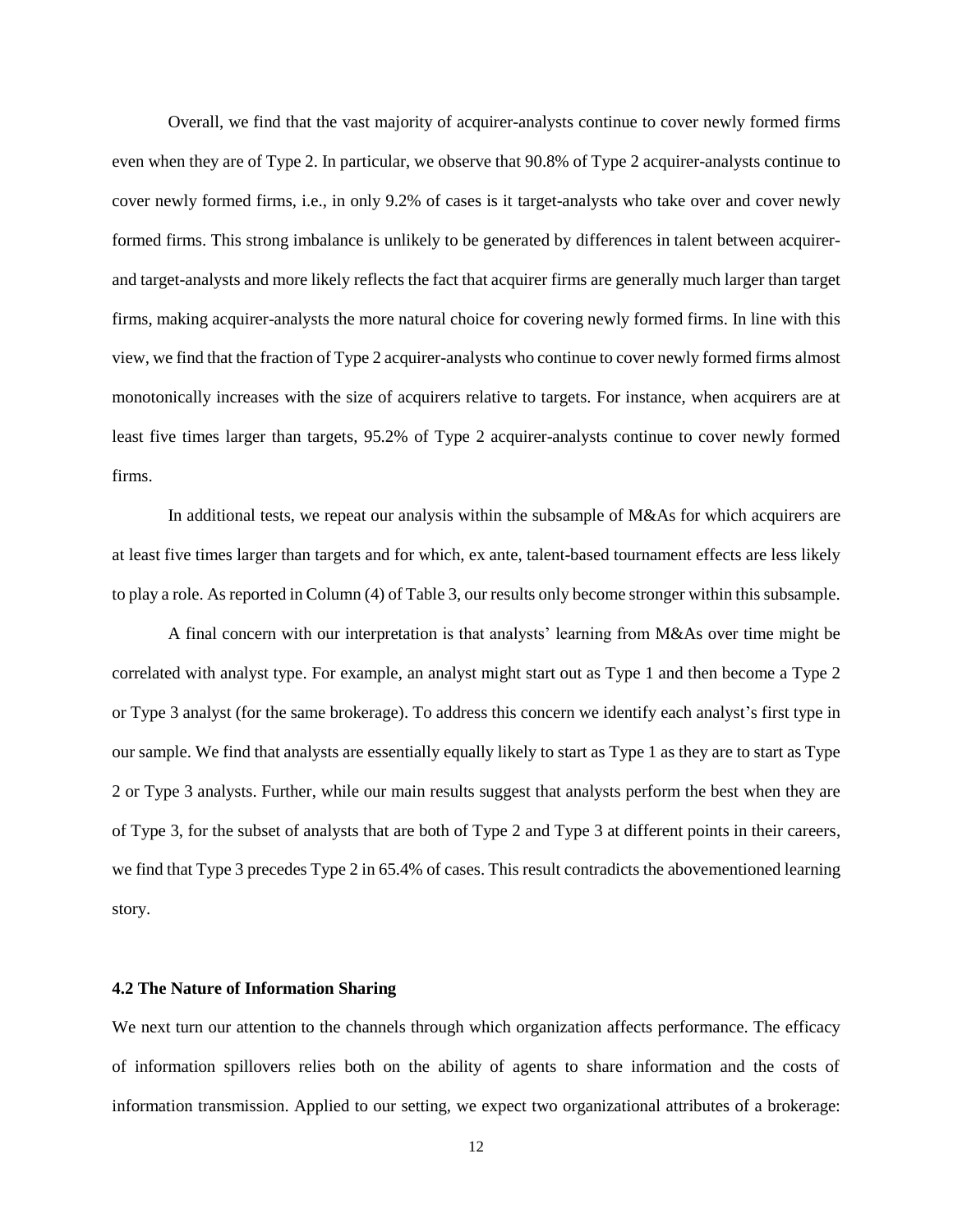geographical distance between analysts and team size, to affect the effectiveness of information transmission, in particular given the soft and subjective nature of the information being transmitted.

Some recent papers examine whether location clustering affects stock investment decisions. Ahern (2014) finds that insider trading is more prominent among traders in the same locale and that the profitability of trades decreases with distance. Hong, Kubik, and Stein (2005) find that mutual fund managers are more likely to trade stocks if other managers in the same locale trade the same stocks. Brown, Ivković, Smith, and Weisbenner (2008) suggest that retail investors share their investment decisions with peers in their communities.

To explore how geographical proximity affects information spillovers in our setting, we identify whether a brokerage has a single location and whether a Type 2 analyst and her peer covering the target are based in the same city. We find that 7% of Type 2 analysts work for brokers with a single location, and 32% of Type 2 analysts share a location with the peer who covers the target firm.

In the analysis tabulated in Column (1) of Table 4, we compare Type 2 analysts working at a singlelocation brokerage, *Type 2 x Same Location*, against Type 2 analysts, *Type 2*, and against Type 3 analysts, *Type 3*. Type 1 analysts serve as the counterfactual. We find that the coefficient estimate for *Type 2* is -0.012 and not statistically significant. The estimate for *Type 2 x Same Location* is -0.033 and highly significant.

We repeat the analysis for analysts with peers residing in the same locale. As shown in Column (2) of Table 4, the coefficient estimate for *Type 2* continues to be negative  $(= -0.010)$  but not statistically significant, while the coefficient for *Type 2 x Same Location* continues to be strongly negative (= - 0.029) and highly significant. The strong negative slope on the interaction term in both specifications suggests that information spillovers are greater when analysts share a location. The insignificant negative slope on *Type 2* suggests that the information spillover effect is limited when analysts are geographically separated.

Interestingly, in both specifications, the estimate for *Type 2 x Same Location* is more negative than the estimate for *Type 3*, suggesting that when an analyst is of Type 2 and shares a location with a peer covering a target, she performs better than when she is of Type 3.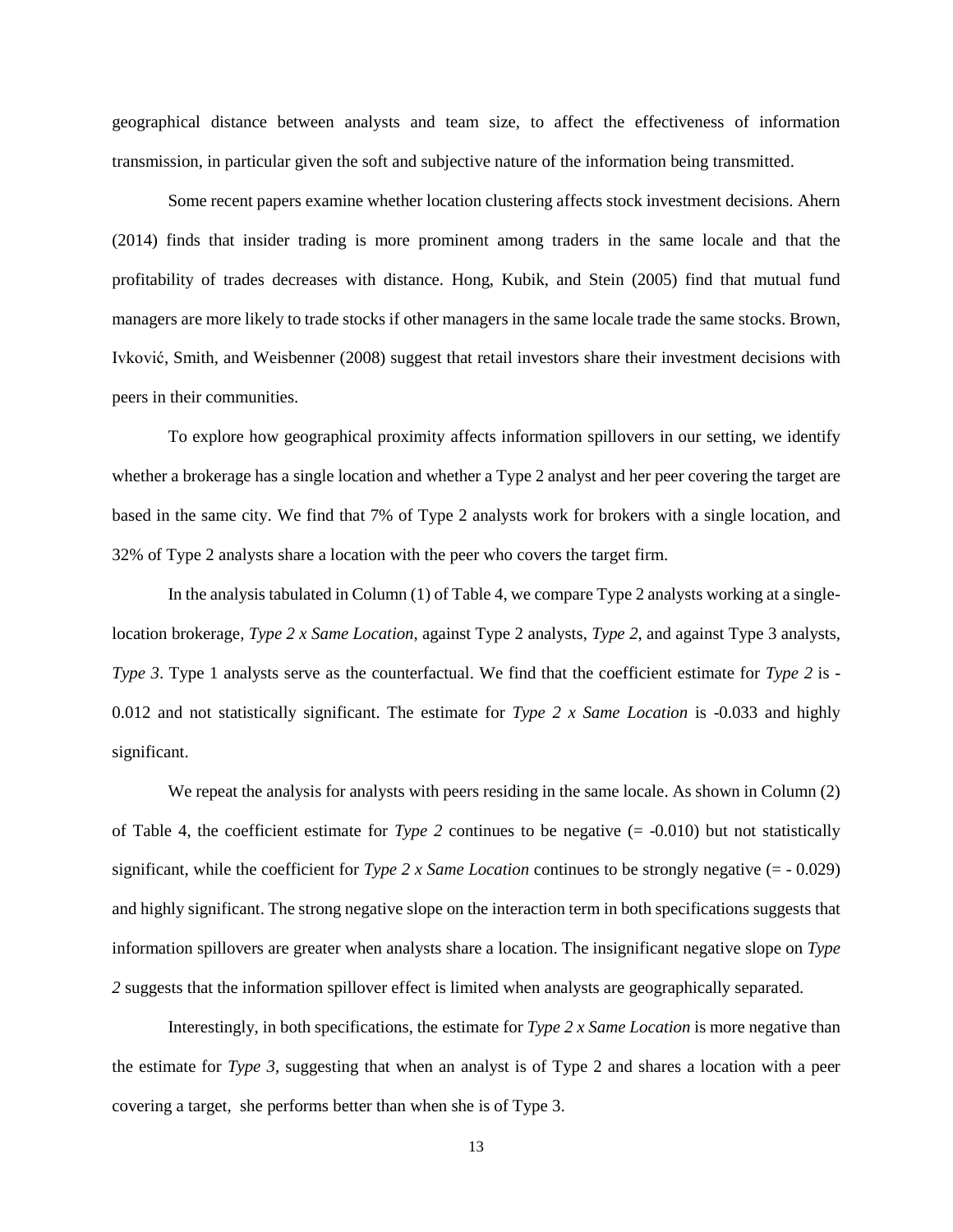A second peer analyst characteristic that likely affects a Type 2 analyst's performance is the level of knowledge a peer has about a target. Peer analysts' understanding of targetslikely grows with the number of years they have been covering such targets. We therefore experiment whether our spillover effect is stronger when target-analysts have been covering target firms for a longer period of time. We create an *Experienced Peer* dummy that equals one if the corresponding target-analyst's experience is above the 75<sup>th</sup> percentile experience (= 4 years), and zero otherwise. As reported in Column (3) of Table 4, both the coefficient estimate for *Type 2* and the estimate for *Type 2 × Experienced Peer* are negative and significant (-0.016 and -0.028, respectively), suggesting that information spillover effects are particularly strong when a peer has been covering a target for a long time.

Next, we turn our attention to how team size affects information spillovers. Becker and Murphy (1992) argue that while specialization helps workers become more productive, increased specialization also makes it more difficult for workers to coordinate amongst each other, in particular if they are part of a larger team. Applied to our setting, we expect Type 2 analysts to find it more difficult to coordinate with peers if Type 2 analysts and their peers belong to larger teams.

We define *Industry Team Size* as the natural logarithm of the number of analysts specializing in a given industry sector at a given brokerage. Column (4) of Table 4 shows that the coefficient estimate for *Type 2* is -0.021 and the estimate for *Type 2 × Industry Team Size* is 0.015. Both estimates are statistically significant. The positive estimate for the interaction term suggests that the information spillover effect decreases with team size.

In Column (5) of Table 4, we report the results of interacting *Type 2* with the natural logarithm of the number of analysts working at the relevant brokerage, *Broker Size*, as an alternate measure of team size. We find that the interaction term between *Type 2* and *Broker Size* is -0.016 albeit not statistically significant. One possible interpretation of the result that the spillover effect increases with *Broker Size* is that *Broker Size* captures organizational capital and the research support a brokerage provides, while *Industry Team Size* captures the coordination problems highlighted by Becker and Murphy (1992).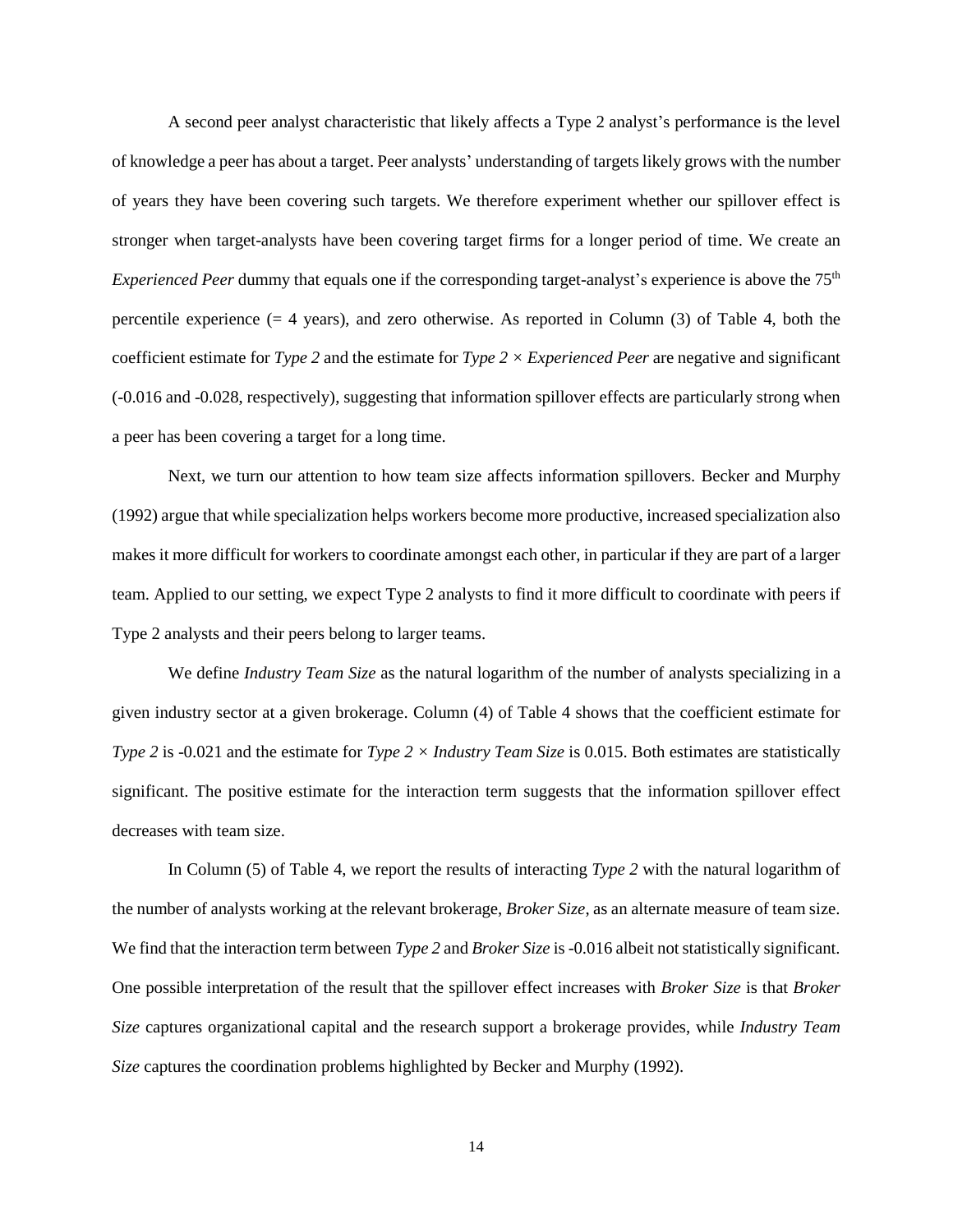Overall, the results reported in this subsection shed light on opportunities for and limitations on information sharing. Guided by theory, we provide evidence that greater geographical distance and team size increase communication and coordination costs between analysts, which, in turn, limits the degree of information sharing and spillovers. Perhaps not surprisingly, the information spillover effect is also affected by how knowledgeable the peers are.

# **4.3 All-Star Analysts**

 $\overline{\phantom{a}}$ 

As alluded to before, top-performing individuals in the financial services industry quickly earn "superstar" status. The presence of star analysts has the following implications for our study. First, if analysts of Type 2 and Type 3 are systematically more likely to be of "superstar" status, then our prior results may be explained by the presence of stars.<sup>12</sup> Second, stars likely command greater power within their firms. An analyst covering a target may therefore be more motivated to share information with an acquirer-analyst if the acquirer-analyst is a star analyst. <sup>13</sup> Third, being of Type 2 might be particularly beneficial if the peer covering the target herself is a star and, as such, has a deeper understanding of and better connections to the target firm.

We identify star analysts as those included in the *Institutional Investor*'s All-America Research Team, commonly known as "All-Star Analysts." Dunbar (2000), Krigman, Shaw, and Womack (2001), and Clarke et al. (2007) provide evidence that firms value All-Star analysts when selecting underwriters and M&A advisors. Leone and Wu (2007) document that these All-Star analysts achieve better earnings forecast accuracy, better stock recommendation returns, and smaller optimism bias than their non-star counterparts.<sup>14</sup>

<sup>&</sup>lt;sup>12</sup> While we include analyst-broker fixed effects, there is time-series variation in All-Star status.

<sup>&</sup>lt;sup>13</sup> Power, in this context, refers to an analyst's ability to create a critical resource that she controls—her human capital. See Rajan and Zingales (1998) for an exposition of power in the theory of the firm and access to information as a critical resource.

<sup>&</sup>lt;sup>14</sup> Leone and Wu (2007) discuss the selection procedure for the All-American team. To summarize the procedure, selection to the All-American team is based on survey data. *Institutional Investor* sends out a questionnaire to the directors of research and chief investment officers of money management institutions and also to sell-side analysts. Survey participants rank each analyst along the following six dimensions: accessibility and responsiveness, earnings estimates, useful  $\&$  timely calls, stock selection, industry knowledge, and written reports. Scores for each analyst are calculated by taking the number of votes awarded by each survey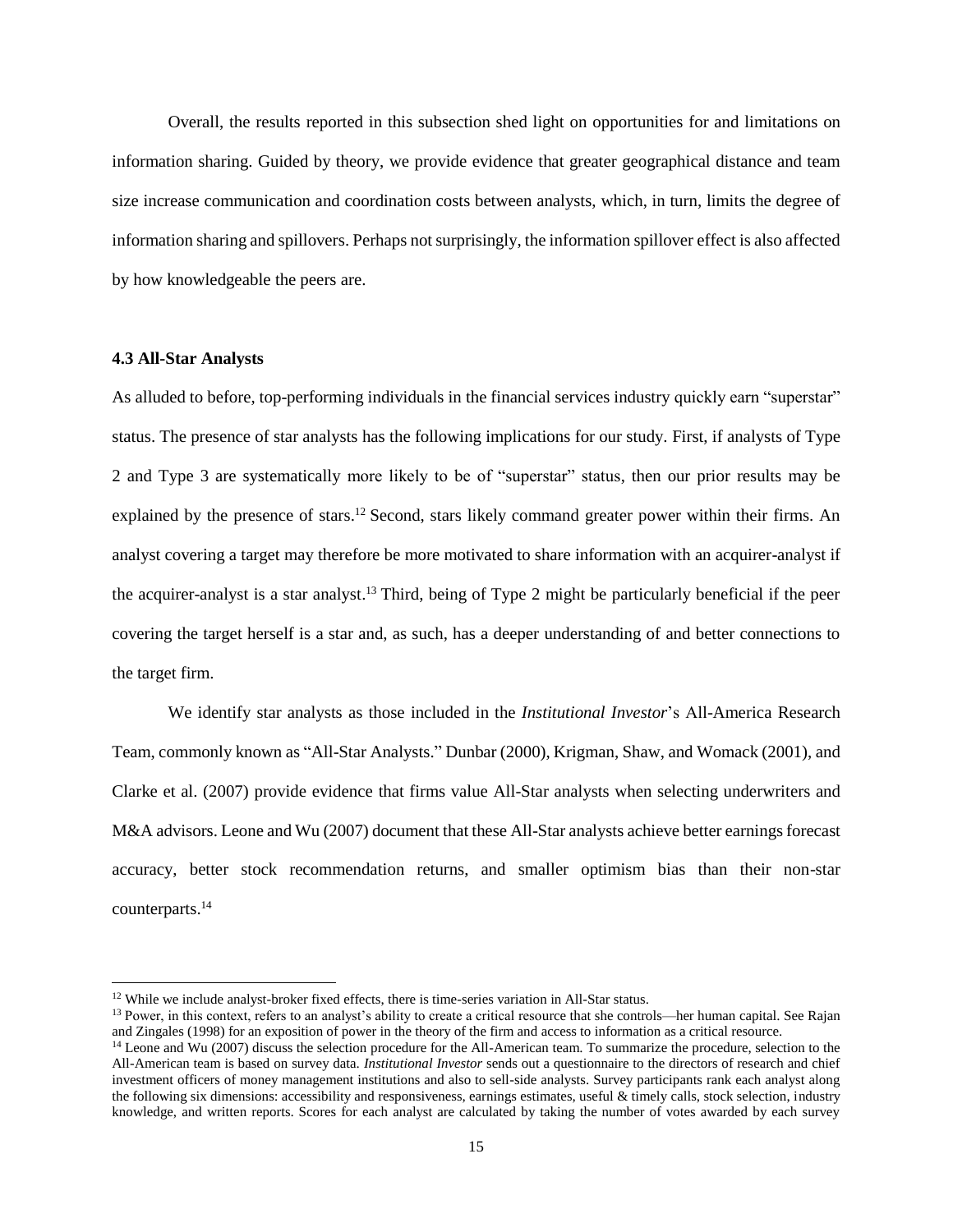In our sample, 11% of analyst-year observations represent All-Star observations. We find variation in All-Star status both across analysts and within analysts (across time). Examining All-Star status by analyst type, we find that 11% of Type 2-analyst observations represent All-Star observations; the corresponding number for Type 3-analyst observations is 13%. Unconditionally, at least, this implies that All-Star status is not a determinant of Type 2 or Type 3 status.

We begin by testing whether our result that analysts perform better when they are of Type 2 or Type 3 is robust to accounting for All-Star status. The results presented in Column (1) of Table 5 answer in the affirmative. The estimate for Type 2 analysts and the estimate for Type 3 analysts do not change when controlling for All-Star status.

We next test whether the effect of being of Type 2 or Type 3 varies if the relevant acquirer-analyst is an All-Star. In particular, we interact *Type 2* and *Type 3* with an *All-Star* indicator. As reported in Column (2), we find that the estimate for the interaction between *Type 2* and *All-Star* is -0.055 and statistically significant, suggesting that a peer covering a target is more strongly motivated to assist an acquirer-analyst if the acquirer-analyst has high status.

Finally, in Column (3), we report the results of examining whether there is a positive effect on an acquirer-analyst's performance when the corresponding peer covering the target is an All-Star. We estimate the same regression equation as in Column (2), but we now include an interaction between *Type 2* and *Peer is All-Star*, which equals one if the corresponding target-analyst is an All-Star. The interaction produces a statistically significant negative slope of -0.040, suggesting that being of Type 2 is particularly advantageous if peers are of high quality.

#### **4.4 The Aggregate Information Environment**

 $\overline{\phantom{a}}$ 

The information environment an analyst faces is a combination of the internal information environment that is set by the organizational structure—the focus of this study—and the information environment that is

respondent and weighting them by the size of the respondent's firm. The results are published each year in the October issue of the magazine.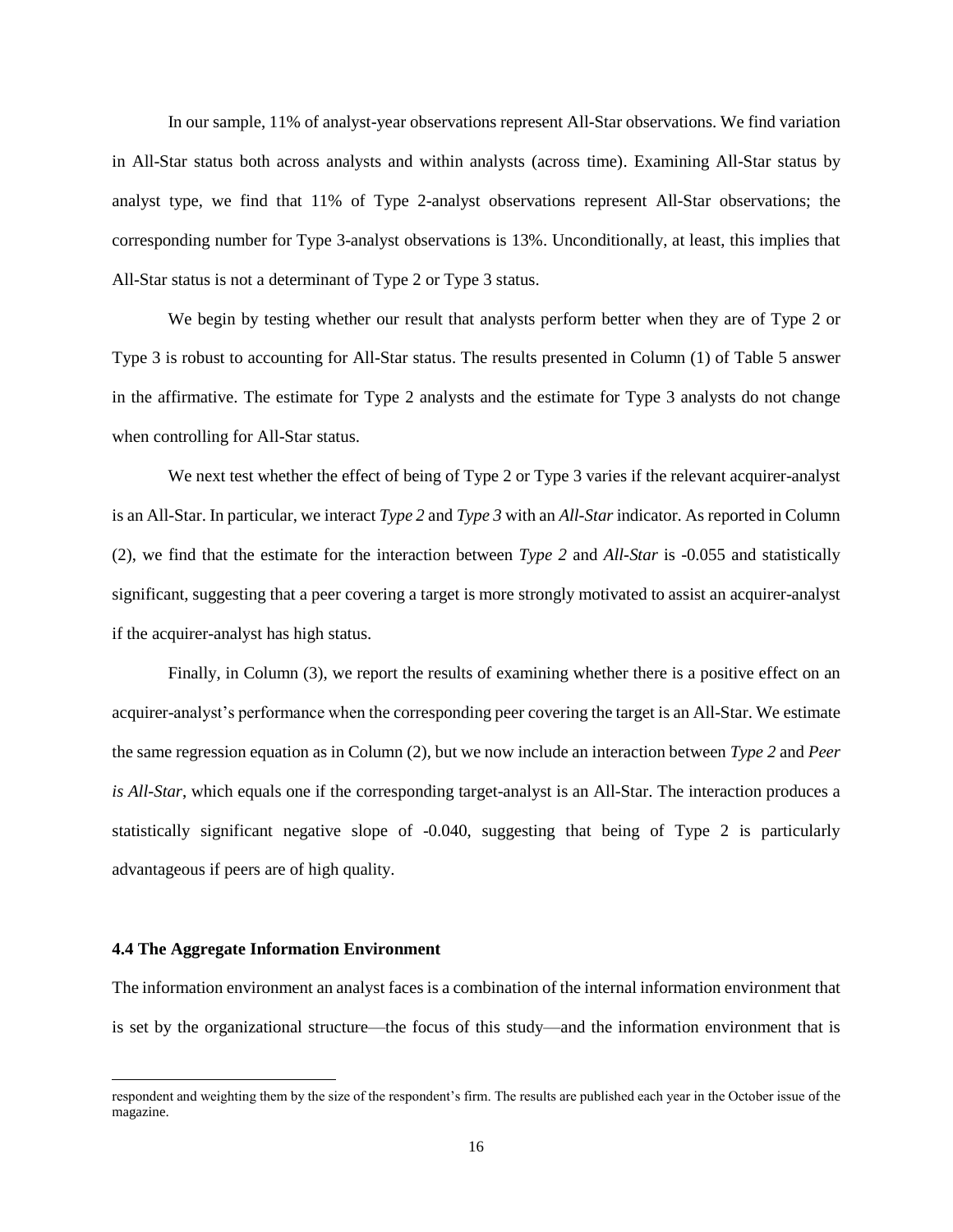external to the organization. In our setting, the external information environment likely is affected by the number of analysts covering the acquirer and the target.

In this subsection, we examine how the external information environment – through analyst coverage – affects analyst performance around M&As and relates to the information spillover effect. On average, there are 16 analysts covering an acquirer, while there are 6 analysts covering a target. The variation in coverage is not surprising given the relative sizes of acquirers and targets.

We begin by examining whether the number of analysts following acquirers and targets affects acquirer-analysts' forecast accuracy for newly formed firms. The results are reported in Column (1) of Table 6. We find that the coefficient estimate for *Target Coverage* is -0.002 and statistically significant, suggesting that uncertainty around earnings is lower when the external information environment for a target is richer. <sup>15</sup> In contrast, the estimate for *Acquirer Coverage* is close to zero, suggesting that acquirer-analysts are already familiar with the acquirer and do not benefit if more "external" analysts cover the acquirer.

We next test whether there is an interaction effect between analyst target coverage and our information spillover effect. As reported in Column (2) of Table 6, we find no reliable interaction between *Type 2* and target coverage.

### **4.5 Specialization**

 $\overline{\phantom{a}}$ 

We also examine how specialization affects the performance of analysts and relates to our information spillover effect. *Specialization* equals one if an M&A sector matches the sectoral specialization of an analyst, which is identified as the modal sector from the universe of firms that the analyst covers. On average, analysts cover 2.5 sectors and 73% of M&A activity is in their sectors of expertise. As reported in Column (3) of Table 6, we find that the inclusion of this variable has virtually no effect on our estimates for *Type 2* and *Type 3*. We also find that the coefficient estimate for *Specialization* is -0.024 and significant, suggesting that analysts perform better when M&As are in their sectors of expertise.

<sup>15</sup> In Column (1) of Table 6, we omit M&A fixed effects and, instead, apply year fixed effects because the variables of interest, target and acquirer-analyst coverage, vary at the M&A level.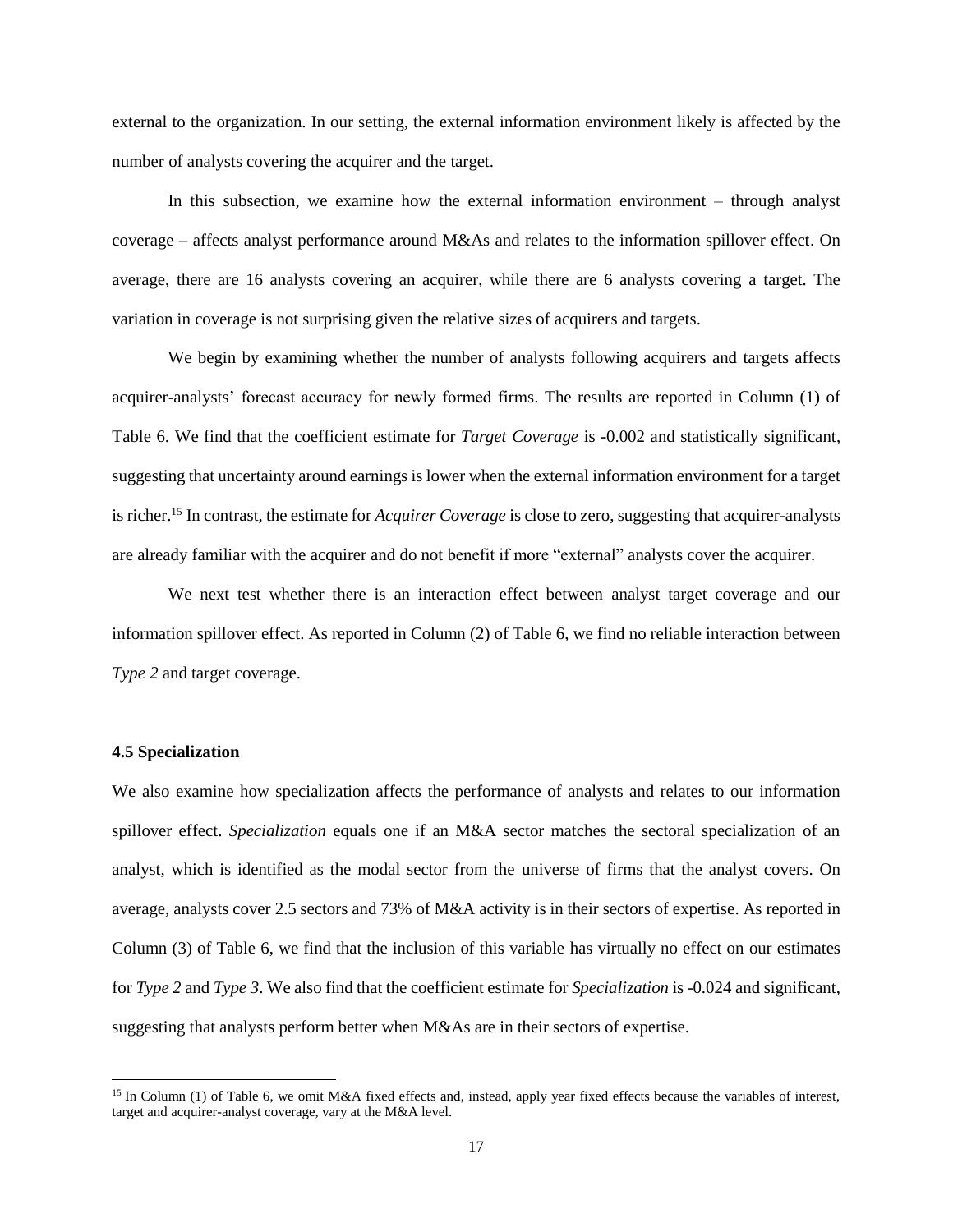In Column (4) of Table 6, we examine whether *Specialization* moderates with the information spillover effect. We find that neither the interaction term between *Specialization* and *Type 2* nor the interaction term between *Specialization* and *Type 3* is reliably different from zero. We thus fail to detect the presence of a strong moderating effect of specialization on information spillover.

# **5. Identification Concerns**

In sum, our results provide an estimate of how performance varies with how information is structured within an organization. Our results imply that there is information spillover, which positively impacts individual performance. Our study thus concludes that organization matters for individual performance. Here, we discuss some final identification concerns.

There may be confounding events in the two-year window before and after an M&A. If the confounding events affect forecast errors non-randomly across analyst type, our analysis suffers from an omitted variable bias. To mitigate this concern, we re-estimate our main results with a six-month window before and after an M&A. As shown in Column (1) of Table 7, our results continue to hold.

A second concern is that our results may be due to selective disclosure. On August 15, 2000, the SEC adopted Regulation FD to address selective disclosure of information by publicly traded companies and other issuers. Regulation FD mandates that when an issuer discloses material nonpublic information to certain individuals or entities, the issuer must make full public disclosure of that information. To mitigate concerns that our results are due to selective disclosure and also to assess whether our results hold in later years when communication costs may have decreased, we re-run our main specification for the period running from 2000 through 2011. We present the results in Column (2) of Table 7. Once again, the main results continue to hold.

Third, we allow for the possibility that our results are due to differences in pre-M&A earnings forecast errors across analyst types. The descriptive statistics presented in Table 2 suggest this is not the case, but, here, we formally rule out this selection concern. We re-estimate our main specification, but replace the dependent variable with *Pre-M&A Forecast Error*. Neither the estimate for *Type 2* nor the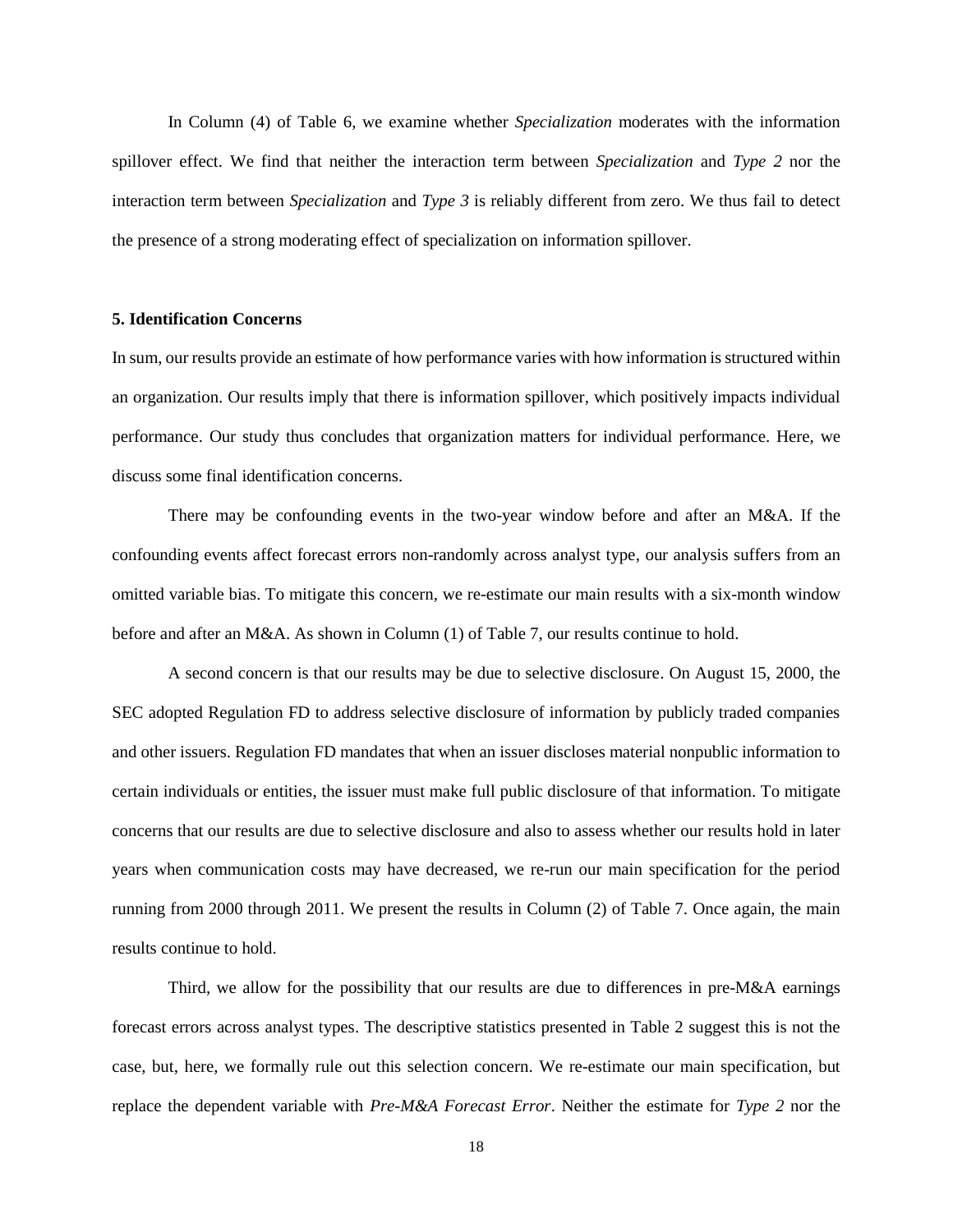estimate for *Type 3* is reliably different from zero, suggesting that there is no difference in pre-M&A earnings forecast error across analyst types.

A further concern is that analyst performance by type is a function of heterogeneity in the level of information production rather than information spillovers. Specifically, if analysts systematically revise earnings forecasts more often when they are of Type 2 than when they are of Type 1, this may result in their providing more accurate forecasts. In Column (4) of Table 7, we report the results of examining whether productivity varies by analyst type by computing the change in the number of revisions for an analyst-broker around an M&A,  $\Delta Revisions_{i,j,m,t} = \overline{Revisions}_{i,j,m,post} - \overline{Revisions}_{i,j,m,pre}$ , and using  $\Delta Revisions_{i,j,m,t}$  as our dependent variable in our main specification. We find no link between analyst type and information production as both the estimate for *Type 2* and the estimate for *Type 3* are not reliably different from zero. Thus, it appears that information spillovers affect individual performance without affecting individual productivity.

Finally, we take advantage of failed mergers to provide a placebo test to show that our results are not due to selection of analysts into M&As. We follow Seru (2014) and identify 726 M&As that were announced but unsuccessful using SDC Platinum.<sup>16</sup> We are able to match 241 of these failed M&As with the IBES data required to examine forecast accuracy for potential acquirers both before and after merger withdrawal dates. To apply the same empirical strategy as in our main tests, we require variation in analyst type within analyst-broker pairs. Our final sample includes 1,030 forecasts from 365 analyst-broker pairs covering 180 failed M&As.

On average, the change in forecast error around failed M&As is -0.0087. In Column (5) of Table 7, we report the results of estimating our main regression equation on the failed M&A sample. In short, we

 $\overline{\phantom{a}}$ 

<sup>&</sup>lt;sup>16</sup> We collect our own sample of failed mergers given that the sample period in Seru (2014) does not match our sample period. Specifically, we identify failed mergers in SDC Platinum by applying the following filters: 1) the announcement date falls between 1983 and 2011, 2) the acquirer and target are both U.S. public firms, 3) the acquirer's market capitalization exceeds \$10 million, 4) the pre-announcement market value of the target is at least 5% of the acquirer's market value, 5) the bidder seeks to own 100%, and 6) the bid failed.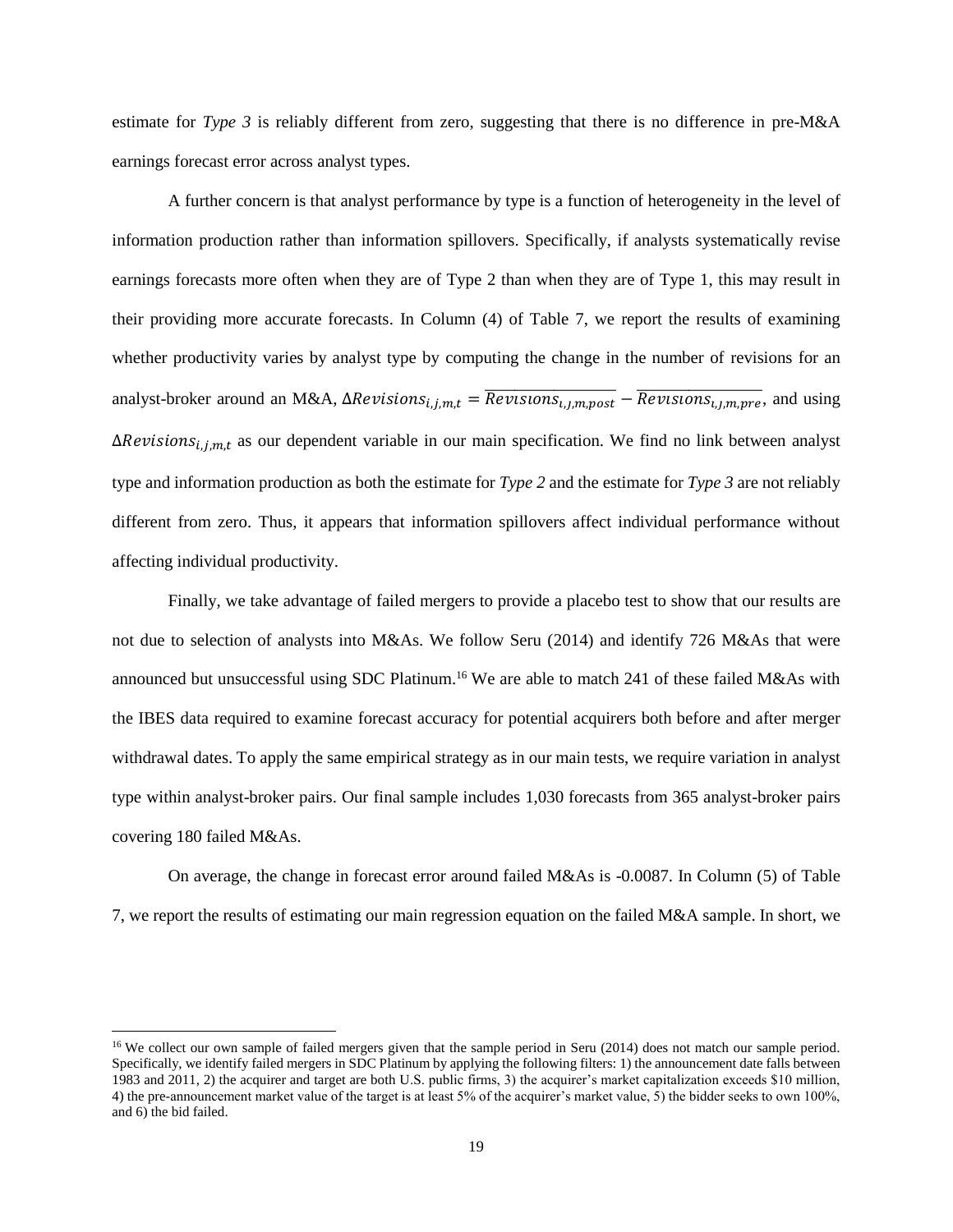find no effect of analyst type on analyst performance as neither the estimate for *Type 2* nor the estimate for *Type 3* is reliably different from zero.

# **6. Conclusion**

In this paper, we provide evidence of information spillovers within organizations that positively affect individual performance. In particular, we provide evidence that analysts covering acquirers prior to M&As struggle predicting the performance of newly formed firms, at least initially. Acquirer-analysts perform substantially better when they have in-house colleagues covering targets prior to M&As. At the same time, we find evidence of frictions in information sharing as acquirer-analysts perform best if they themselves cover both acquirers and targets prior to M&As. Our evidence reveals that these frictions are largely offset when acquirer- and target-analysts reside in the same locale, acquirer- and target-analysts are part of a small team and when target-analysts are likely of higher quality.

Our research setting has two appealing features. First, we can measure individual performance in the form of earnings forecast accuracy. Second, we can contrast, for a given analyst working at a given brokerage, the analyst's performance around M&As for which she has an in-house colleague covering the corresponding target against her performance around M&As for which she has no such colleague. We propose that our within–analyst–broker estimation absorbs selection effects that typically plague studies examining whether organization affects individual performance.

The findings of this paper highlight the importance of information and knowledge as a critical resource and relate to the broader discussion of human capital in the theory of the firm. Our results suggest that organizations are important when explaining individual performance and help shed light on whether high-performing firms create highly productive individuals or simply hire highly productive individuals.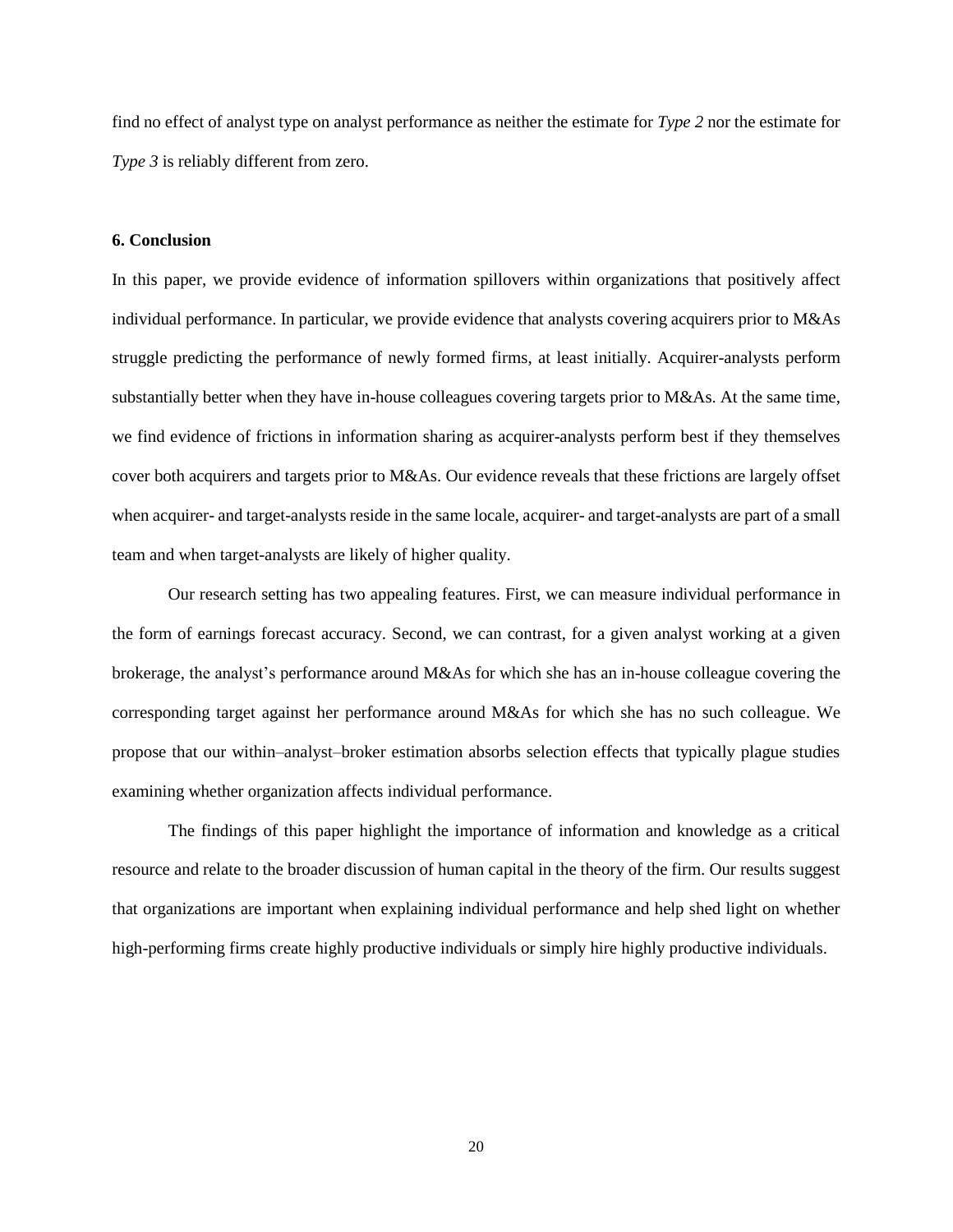#### **References**

- Agarwal, S. and R. Hauswald, 2010, "Distance and Private Information in Lending," *Review of Financial Studies*, 23 (7), 2757–2788.
- Aghion, P., and J. Tirole. 1997, "Formal and Real Authority in Organizations," *The Journal of Political Economy*, 105 (1), 1–29.
- Ahern, K.R., 2017, "Information Networks: Evidence from Illegal Insider Trading Tips," *Journal of Financial Economics*, 125 (1), 26–47.
- Bandiera O., I. Barankay and I. Rasul, 2005, "Social Preferences and the Response to Incentives: Evidence from Personnel Data," *The Quarterly Journal of Economics*, 120 (3), 917–962.
- Bertrand, M. and A. Schoar, 2003, "Managing with Style: The Effect of Managers on Firm Policies", *The Quarterly Journal of Economics*, 118 (4), 1169–1208.
- Becker, G.S., 1973, "A Theory of Marriage: Part I," *The Journal of Political Economy*, 81 (4), 813–846.
- Becker, G.S., 1993, *A Treatise on the Family*, Enlarged Edition, Harvard University Press.
- Becker, G.S and K.M. Murphy, 1992, "The Division of Labor, Coordination Costs, and Knowledge," *The Quarterly Journal of Economics*, 107 (4), 1137–1160.
- Beshears, J., 2013, "The Performance of Corporate Alliances: Evidences from Oil and Gas Drilling in the Gulf of Mexico," *Journal of Financial Economics*, 110 (2), 324–346.
- Bloom, N., L. Garicano, R. Sadun and J.Van Reenen, 2014, "The Distinct Effect of Communication Technology and Information Technology on Firm Organization," *Management Science*, 60 (12), 2859–2885.
- Bolton, P., and M. Dewatripont, 1994, "The Firm as a Communication Network," *The Quarterly Journal of Economics*, 109 (4), 809–830.
- Brown, J. Z. Ivković , P. Smith, and S. Weisbenner, 2008, "Neighbors Matter: Causal Community Effects and Stock Market Participation," *The Journal of Finance*, 63 (3): 1509–1531.
- Clarke, J., A. Khorana, A. Patel, and R. Rau, 2007, "The Impact of All-Star Analyst Job Changes on their Coverage Choices and Investment Banking Deal Flow," *Journal of Financial Economics*, 84 (3), 713–737.
- Coase, R.H., 1937, "The Nature of the Firm," *Economica*, 4 (16), 386–405.
- Coase, R. H., 1988, "The Nature of the Firm: Origin, Meaning, Influence," *Journal of Law, Economics, and Organization*, 4 (1), 3–17.
- Cohen, L., A. Frazzini, and C. Malloy. "The Small World of Investing: Board Connections and Mutual Fund Returns," *Journal of Political Economy* 116 (5), 951–979.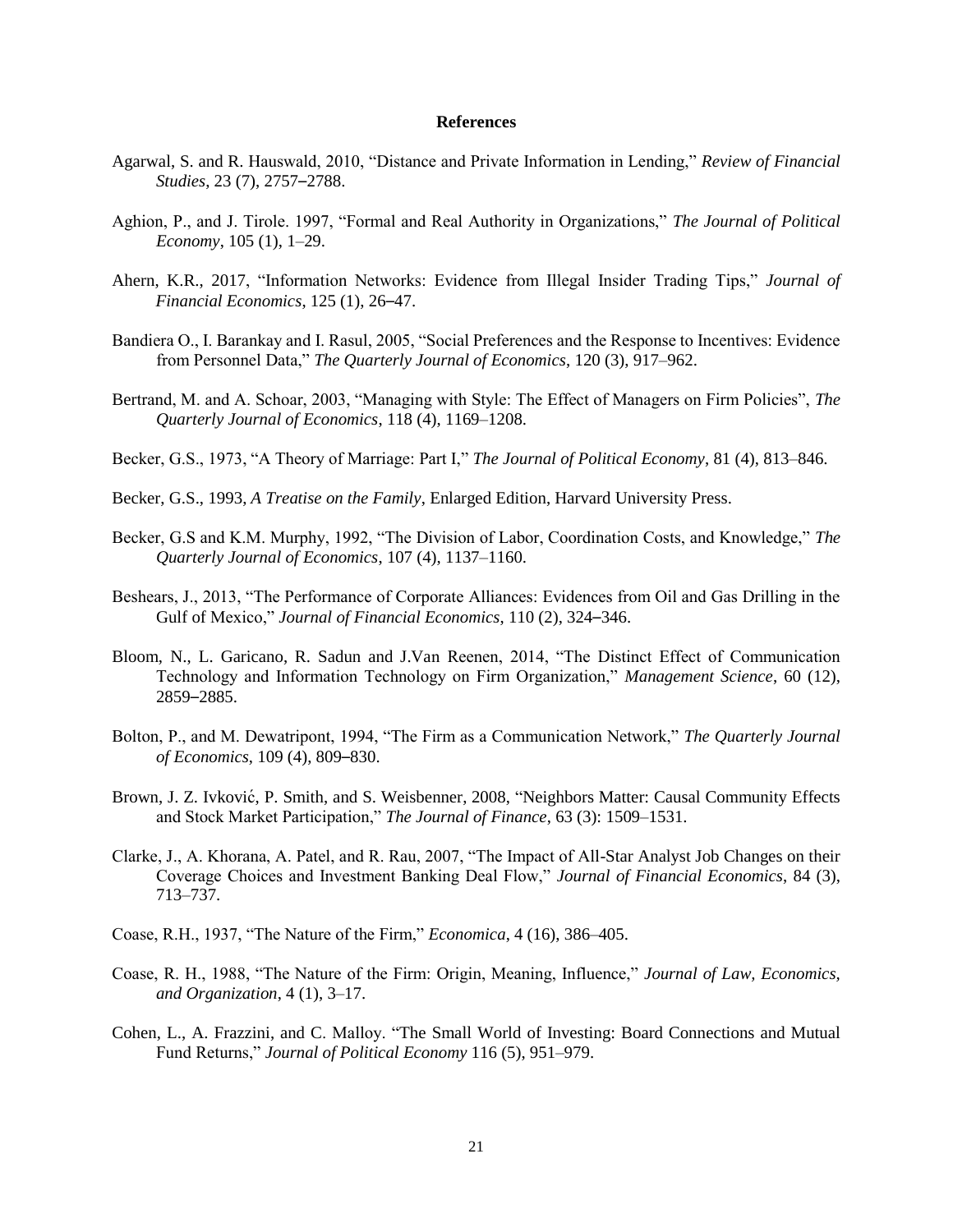- Dunbar, C.G., 2000, "Factors Affecting Investment Bank Initial Public Offering Market Share," *Journal of Financial Economics*, 55 (1), 3–41.
- Ewens, M. and M. Rhodes-Kropf, 2015, "Is a VC Partnership Greater than the Sum of Its Partners?," *Journal of Finance*, 70 (3), 1081–1113.
- Garicano, L., 2000, "Hierarchies and the Organization of Knowledge in Production," *The Journal of Political Economy*, 108 (5), 874–904.
- Garicano, L., and E. Rossi-Hansberg, 2006, "Organization and Inequality in a Knowledge Economy," *The Quarterly Journal of Economics*, 121 (4), 1383–1435.
- Groysberg, B., 2010, *Chasing Stars*, Princeton University Press, 2010.
- Groysberg, B., Lee, L.E. & Nanda, A., 2008, "Can They Take it with Them?: The Portability of Star Knowledge Workers' Performance," *Management Science*, 54 (7), 1213–1230.
- Gupta-Mukherjee, S., 2014, "Investing in the 'New Economy': Mutual Fund Performance and the Nature of the Firm" *Journal of Financial and Quantitative Analysis*, 49 (1), 165–191.
- Hart, O., 1989, "An Economist's Perspective on the Theory of the Firm", *Columbia Law Review*, 89 (7), 1757–1774.
- Hong, H. and M. Kacperczyk, 2010, "Competition and Bias," *The Quarterly Journal of Economics*, 125 (4), 1683–1725.
- Hong, H., J. D. Kubik and J. C. Stein, 2005. "Thy Neighbor's Portfolio: Word-of-Mouth Effect in the Holdings and Trades of Money Managers," *The Journal of Finance*, 60 (6), 2801–2824.
- Ivashina, V. and S. Zhen, 2011, "Institutional Stock Trading on Loan Market Information," *Journal of Financial Economics*, 100 (2), 284–303.
- Kim, E.H., A. Morse and L. Zingales, 2009, "Are Elite Universities Losing their Competitive Edge?," *Journal of Financial Economics*, 93 (3), 353–381.
- Klein, B., 1988, "Vertical Integration as Organizational Ownership: The Fisher Body-General Motors Relationship Revisited," *Journal of Law, Economics and Organization*, 4 (1), 199–213.
- Kothari, S.P., 2001, "Capital Markets Research in Accounting," *Journal of Accounting and Economics*, 31 (1), 105–231.
- Krigman, L., W.H. Shaw, and K.L. Womack, 2001, "Why Do Firms Switch Underwriters?," *Journal of Financial Economics*, 60 (2-3), 245–284.
- Landier, A., V.B. Nair and J. Wulf, 2009, "Trade-offs in Staying Close: Corporate Decision Making and Geographic Dispersion," *Review of Financial Studies*, 22 (3), 1119–1148.
- Leone, A. and J.S. Wu, 2007, "What Does it Take to Become a Superstar? Evidence from Institutional Investor Rankings of Financial Analysts?," University of Miami, Working Paper.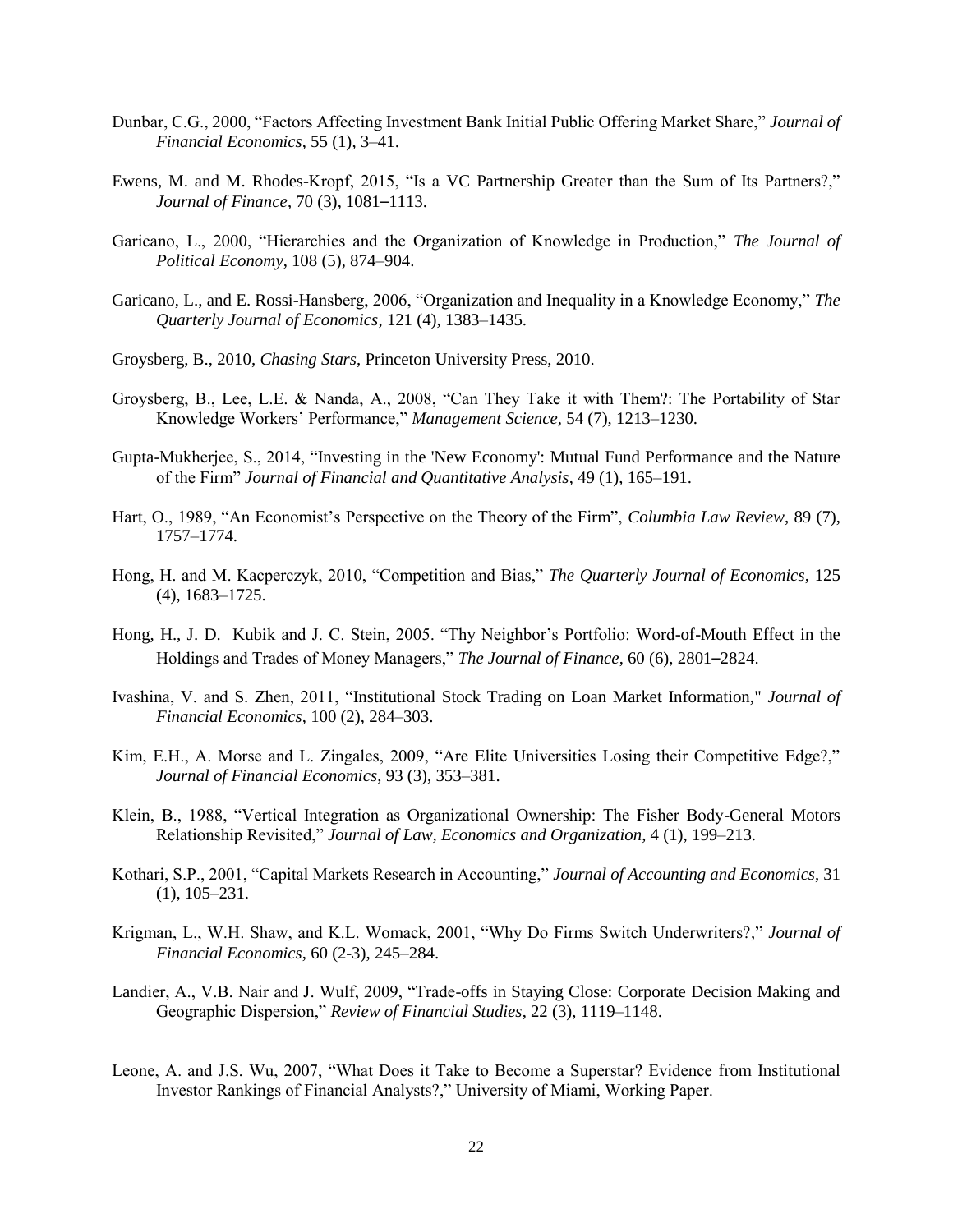Liberti, J. M., 2017, "Initiative, Incentives and Soft Information," *Management Science*, *forthcoming*.

- Liberti, J.M. and A.R. Mian, 2009, "Estimating the Effects of Hierarchies on Information Use," *Review of Financial Studies*, 22 (10), 4057–4090.
- Liberti, J.M., A. Seru and V. Vig, 2017, "Information, Credit and Organization," Stanford Graduate School of Business, Working Paper.
- Loh, R. and R. Stulz, 2017, "Is Sell-Side Research More Valuable in Bad Times?" *The Journal of Finance*, *forthcoming*.
- Mas, A. and E. Moretti, "Peers at Work," *American Economic Review*, 99 (1), 2009.
- Massa, M. and Z. Rehman, 2008, "Information Flows within Financial Conglomerates: Evidence from the Banks–Mutual Funds Relation," *Journal of Financial Economics*, 89 (2), 288–306.
- Mian, A.R., 2006, "Distance Constraints: The Limits of Foreign Lending in Poor Economies," *The Journal of Finance*, 61 (3), 1465–1505.
- Mullainathan, S. and D. Scharfstein, 2001, "Do Firm Boundaries Matter?," *American Economic Review Papers and Proceedings,* 91(2), 195–199.
- Petersen, M. and R.G. Rajan, 2002, "Does Distance Still Matter? The Information Revolution in Small Business Lending," *The Journal of Finance*, 57 (6), 2533–2570.
- Radner, R., 1993, "The Organization of Decentralized Information Processing," *Econometrica*, 61 (5), 1109–1146.
- Rajan, R.G. and L. Zingales, 1998, "Power in a Theory of the Firm," *The Quarterly Journal of Economics*, 113 (2), 397–432.
- Rajan, R.G. and L. Zingales, 2001, "The Firm as a Dedicated Hierarchy: A Theory of the Origins and Growth of Firms," 116 (3), 805–852.
- Seru, A., "Firm Boundaries Matter: Evidence from Conglomerates and R&D Activity," *Journal of Financial Economics*, 111 (2), 381–405.
- Shimer, R. and L. Smith, 2000, "Assortative Matching and Search," *Econometrica*, 68 (2), 343–369.
- Sialm, C., and Tham, Y., 2016, "Spillover Effects in Mutual Fund Companies," *Management Science*, 62 (5), 1472–1486
- Stein, J., 2002, "Information Production and Capital Allocation: Decentralized Versus Hierarchical Firms," *The Journal of Finance*, 57 (5), 1891–1921.
- Stickel, S.E., 1995, "The Anatomy of the Performance of Buy and Sell Recommendations," *Financial Analyst Journal*, 51 (1), 25–39.
- Womack, K.L., 1996, "Do Brokerage Analysts' Recommendations have Investment Value?," *The Journal of Finan*ce, 51 (1), 137–167.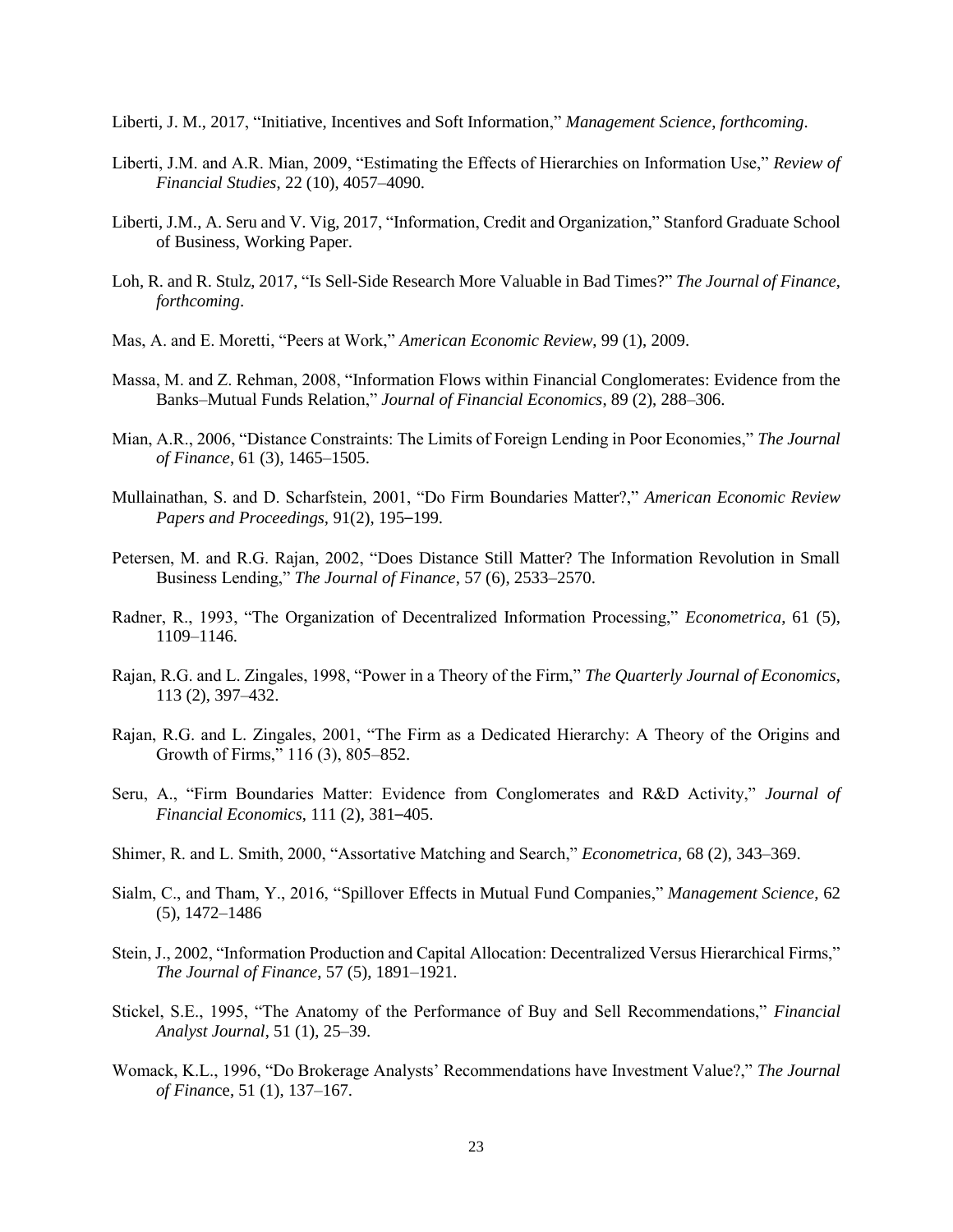# Table 1 M&A Descriptive Statistics

This table reports descriptive statistics for the 2,403 firm M&As used in the study. *Acquirer Size* and *Target Size* are the market capitalizations of the acquirer and the target, respectively, measured in millions of dollars in the quarter prior to the M&A. *Target as % of Merged Firm* is the ratio *Target Size* to (*Acquirer Size + Target Size*). *Related M&A*  is a dummy variable that equals one if the acquirer and the target are in the same GICS sector. *Acquirer Analyst Coverage* and *Target Analyst Coverage* are the number of analysts following the acquirer and the target, respectively, in the period prior to the M&A.

|                                  |       |        |         | Percentiles      |                  |       |
|----------------------------------|-------|--------|---------|------------------|------------------|-------|
|                                  | N     | Mean   | St. Dev | 25 <sub>th</sub> | 50 <sub>th</sub> | 75th  |
| Acquirer Size (\$MM)             | 2,403 | 11,781 | 38,411  | 692              | 2,047            | 7,013 |
| Target Size (\$MM)               | 2,403 | 1,975  | 6,702   | 95               | 285              | 1,055 |
| Target as % of Merged Firm       | 2,403 | 0.2    | 0.18    | 0.05             | 0.15             | 0.32  |
| Related M&A                      | 2,403 | 0.68   | 0.47    | $\theta$         |                  |       |
| <b>Acquirer Analyst Coverage</b> | 2,403 | 16.1   | 11.11   | 8                | 13               | 22    |
| <b>Target Analyst Coverage</b>   | 2,403 | 5.97   | 6.52    | $\mathcal{D}$    | 4                | 8     |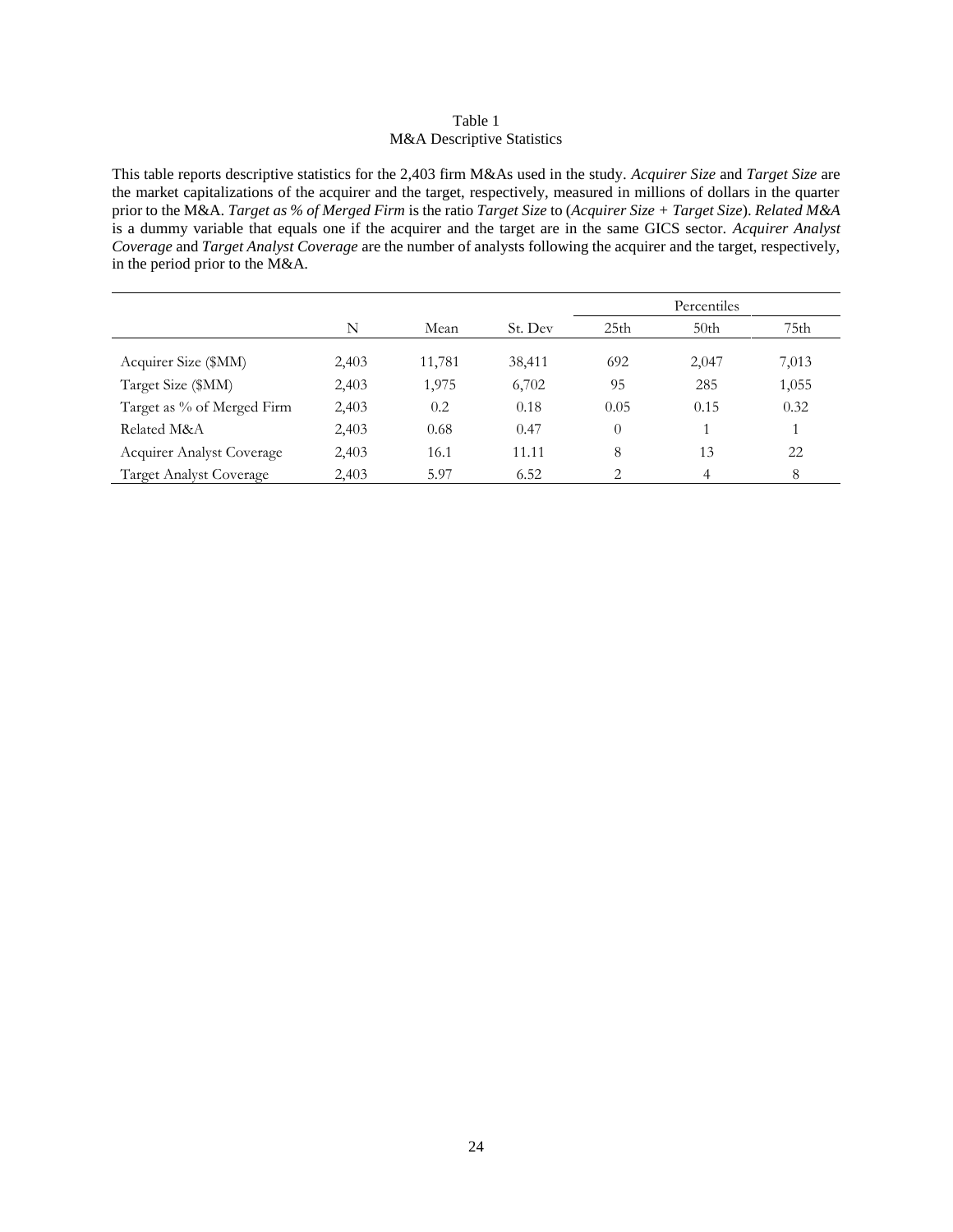#### Table 2 Analyst Characteristics by Information Environment

This table reports descriptive statistics for the main variables used in this study. Our sample contains 2,878 analystbrokerage pairs, composed of 2,394 analysts working for 215 brokers covering 2,403 M&As. In total, we have 15,939 analyst-stock pairs of which 10,921 are by "Type 1 analysts" and of which 5,018 are in an information environment with "overlap" in coverage. Of those 5,018 pairs, 1,468 exhibit overlap at the brokerage-level, i.e., they represent situations in which the acquirer-analyst has a colleague working at the same brokerage covering the target prior to the M&A (≡ "Type 2 analysts"); 3,550 exhibit overlap at the analyst-level, i.e., they represent situations in which the acquirer-analyst also covers the target prior to the M&A (≡ "Type 3 analysts"). *Forecast Error prior to M&A* is defined as the absolute difference between analyst *i*'s most recent quarterly earnings-per-share (EPS) forecast and the actual quarterly EPS, divided by the stock price as of the corresponding fiscal quarter end for the period prior to the M&A. We require EPS forecasts to be issued/updated at least once in the three months prior to the earnings announcement. Δ*Forecast Bias* is the average forecast bias after the M&A minus the average forecast bias prior to the M&A; forecast bias is the difference between the analyst's most recent EPS forecast and the actual announced EPS, divided by the stock price as of the corresponding fiscal quarter end. *Forecast Horizon* is the number of days between the forecast date and the earnings announcement date. *Firm-Specific Experience* is the number of years the analyst has been covering the acquirer. *Number of Stocks Covered* is the number of stocks covered by the analyst. *Number of Sectors Covered* measures the number of GICS Sectors covered by the analyst. *%Analysts Based in New York* is the fraction of analysts based in New York. *Acquirer Size (\$MM)*, *Target Size (\$MM)*, *Target as % of Merged Firm*, and *Related M&A* are as described in Table 1.

|                             |         |                        | Overlap at the              |                           |  |
|-----------------------------|---------|------------------------|-----------------------------|---------------------------|--|
|                             |         | No Overlap<br>(Type 1) | Brokerage-Level<br>(Type 2) | Analyst-Level<br>(Type 3) |  |
|                             | (1)     | (2)                    | (3)                         | (4)                       |  |
| #Analyst-Stock Pairs        | 15,939  | 10,921                 | 1,468                       | 3,550                     |  |
| Forecast Error prior to M&A | 0.17    | 0.17                   | 0.16                        | 0.18                      |  |
| $\Delta$ Forecast Bias      | $-0.04$ | $-0.04$                | $-0.04$                     | $-0.04$                   |  |
| Forecast Horizon            | 48      | 48                     | 46                          | 47                        |  |
| Firm-Specific Experience    | 4.27    | 4.22                   | 4.06                        | 4.52                      |  |
| Number of Stocks Covered    | 18.61   | 18.64                  | 16.50                       | 19.38                     |  |
| Number of Sectors Covered   | 2.08    | 2.04                   | 1.96                        | 2.26                      |  |
| %Analysts Based in New York | 0.27    | 0.26                   | 0.30                        | 0.29                      |  |
| Acquirer Size (\$MM)        | 20,645  | 19,582                 | 35,300                      | 17,831                    |  |
| Target Size (\$MM)          | 3,281   | 1,500                  | 6,331                       | 6,940                     |  |
| Target as % of Merged Firm  | 0.19    | 0.14                   | 0.21                        | 0.31                      |  |
| Related M&A                 | 0.71    | 0.67                   | 0.75                        | 0.79                      |  |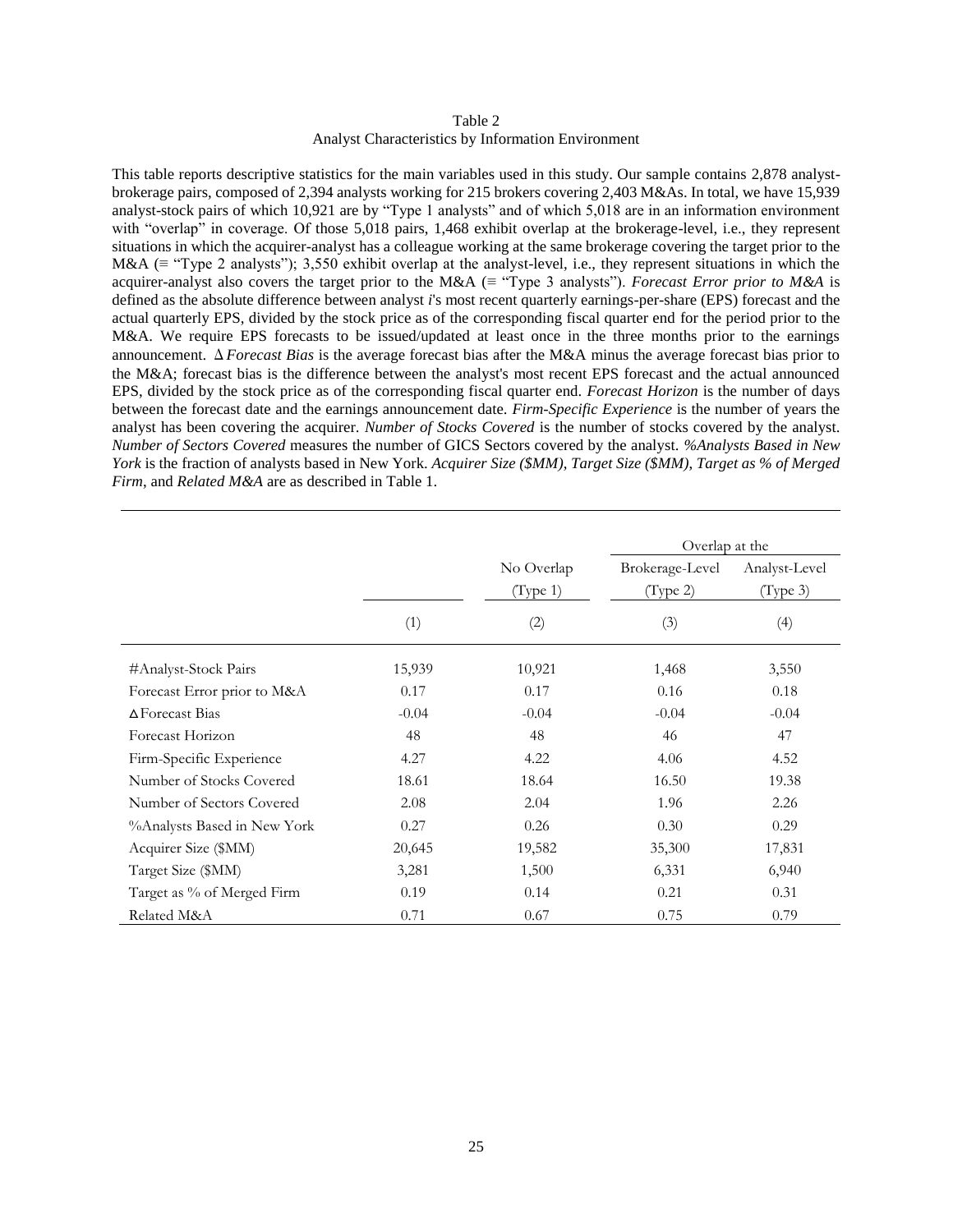#### Table 3 Analyst Performance and Information Spillovers

This table reports OLS estimates of regressions from *∆Forecast Error* on analyst-type variables. For each analyststock pair, we measure △*Forecast Error* as the percentage difference in the mean forecast error post-M&A and the mean forecast error pre-M&A. *Forecast Error* is defined as the absolute difference between analyst *i*'s most recent quarterly earnings-per-share (EPS) forecast and the actual quarterly EPS, divided by the stock price as of the corresponding fiscal quarter end. We require EPS forecasts to be issued/updated at least once in the three months prior to the earnings announcement. We compute the forecast error for quarterly earnings announced in the two yearwindow around the effective date of the M&A. *Type 2* equals one if the acquirer-analyst has a colleague working at the same brokerage covering the target prior to the M&A. *Type 3* equals one if the acquirer-analyst also covers the target prior to the M&A. Specifications include analyst-broker fixed effects (Columns (1), (2), and (4)) and M&A fixed effects (Columns (1) - (4)). Column (3) includes analyst-broker-sector fixed effects. Columns (2) through (4) include time-varying analyst characteristics. The analyst characteristics include *Firm-Specific Experience*, *Number of Stocks Covered*, *Number of Sectors Covered*, and *Team Size*. The samples in Columns (3) and (4) contain only analystbroker pairs that have variation in type within a GICS sector and pairs for which the acquirer is five times the size of the target, respectively. Standard errors are reported in parentheses and are computed after allowing for correlations across observations in a given broker-analyst and M&A. \*, \*\* and \*\*\* represent statistical significance at the 10, 5 and 1 percent levels.

|                                     | Full Sample                                           |                        | Subsample                          |                                   |  |
|-------------------------------------|-------------------------------------------------------|------------------------|------------------------------------|-----------------------------------|--|
|                                     | Full<br>Analyst-Broker<br>and M&A FE<br>Specification |                        | Variation in Type<br>Within Sector | Acquirer Size ><br>5x Target Size |  |
|                                     | (1)                                                   | (2)                    | (3)                                | (4)                               |  |
| Type 2                              | $-0.020*$<br>(0.010)                                  | $-0.020*$<br>(0.010)   | $-0.020*$<br>(0.010)               | $-0.022*$<br>(0.013)              |  |
| Type 3                              | $-0.030***$<br>(0.008)                                | $-0.029***$<br>(0.008) | $-0.030***$<br>(0.009)             | $-0.022**$<br>(0.009)             |  |
| Analyst Characteristics             | $\rm No$                                              | Yes                    | Yes                                | Yes                               |  |
| Analyst-Broker Fixed Effects        | Yes                                                   | Yes                    | $\rm No$                           | Yes                               |  |
| Analyst-Broker Sector Fixed Effects | $\rm No$                                              | $\rm No$               | Yes                                | $\rm No$                          |  |
| M&A Fixed Effects                   | Yes                                                   | Yes                    | Yes                                | Yes                               |  |
| Observations                        | 15,939                                                | 15,939                 | 14,770                             | 9,956                             |  |
| R-squared                           | 0.79                                                  | 0.79                   | 0.82                               | 0.81                              |  |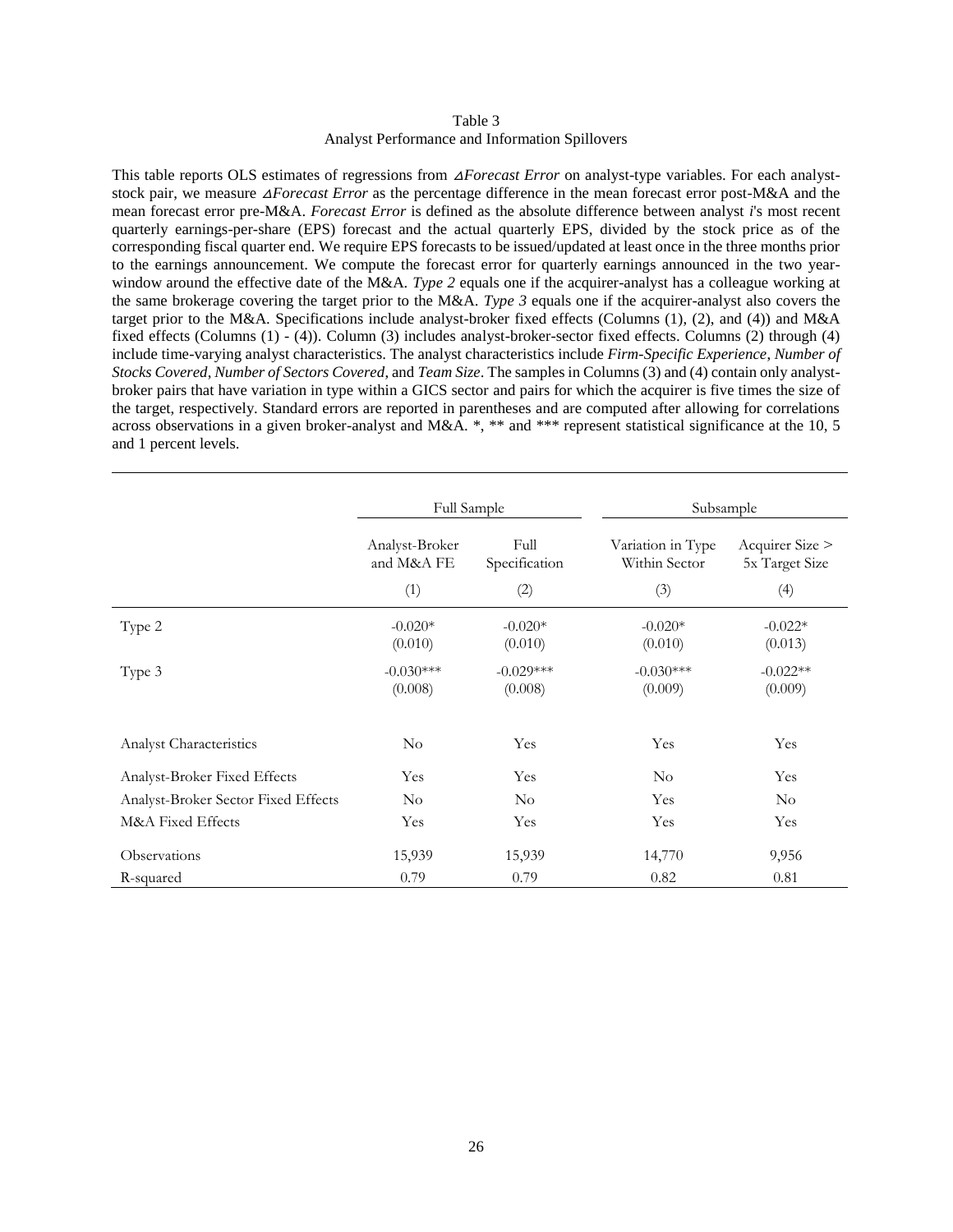# Table 4 Analyst Performance and the Nature of Spillovers

This table replicates Table 3, but includes the following interaction terms and additional controls: *Same Location* captures whether the Type 2 analyst works for a brokerage with a single location (Column (1)) or whether the Type 2 analyst works for a brokerage with multiple locations, but the Type 2 analyst and the peer following the target reside in the same locale (Column (2)). *Experienced Peer* is a dummy variable that equals one if the number of years the peer had been covering target is in the top quartile of its distribution. *Industry Team Size* is the natural logarithm of the number of in-house colleagues working within the acquirer's GICS sector. *Broker Size* is the number of analysts working at the acquirer-analyst's brokerage. Standard errors are reported in parentheses and are computed after allowing for correlations across observations in a given broker-analyst and M&A. \*, \*\* and \*\*\* represent statistical significance at the 10, 5 and 1 percent levels.

L,

 $\overline{\phantom{a}}$ 

|                                    | Single-Location Analysts in same<br><b>Broker</b><br>Locale |                        | Peer<br>Experience     | <b>Industry Team</b><br>Size | <b>Broker</b><br>Size  |
|------------------------------------|-------------------------------------------------------------|------------------------|------------------------|------------------------------|------------------------|
|                                    | (1)                                                         | (2)                    | (3)                    | (4)                          | (5)                    |
| Type 2                             | $-0.012$<br>(0.011)                                         | $-0.010$<br>(0.012)    | $-0.016*$<br>(0.010)   | $-0.021**$<br>(0.010)        | $-0.018*$<br>(0.010)   |
| Type $2 \times$ Same Location      | $-0.033**$<br>(0.016)                                       | $-0.029*$<br>(0.016)   |                        |                              |                        |
| Type 3                             | $-0.029***$<br>(0.008)                                      | $-0.029***$<br>(0.008) | $-0.029***$<br>(0.008) | $-0.030***$<br>(0.008)       | $-0.030***$<br>(0.008) |
| Type $2 \times$ Experienced Peer   |                                                             |                        | $-0.028*$<br>(0.015)   |                              |                        |
| Type $2 \times$ Industry Team Size |                                                             |                        |                        | $0.015**$<br>(0.007)         | $0.015**$<br>(0.007)   |
| Type $2 \times B$ roker Size       |                                                             |                        |                        |                              | $-0.016$<br>(0.011)    |
| <b>Industry Team Size</b>          |                                                             |                        |                        | 0.006<br>(0.016)             | 0.006<br>(0.016)       |
| <b>Broker Size</b>                 |                                                             |                        |                        |                              | 0.020<br>(0.020)       |
| Analyst Characteristics            | Yes                                                         | Yes                    | Yes                    | Yes                          | Yes                    |
| Analyst-Broker Fixed Effects       | Yes                                                         | Yes                    | Yes                    | Yes                          | Yes                    |
| M&A Fixed Effects                  | Yes                                                         | Yes                    | Yes                    | Yes                          | Yes                    |
| Observations                       | 15,939                                                      | 15,939                 | 15,939                 | 15,939                       | 15,939                 |
| R-squared                          | 0.81                                                        | 0.81                   | 0.81                   | 0.81                         | 0.81                   |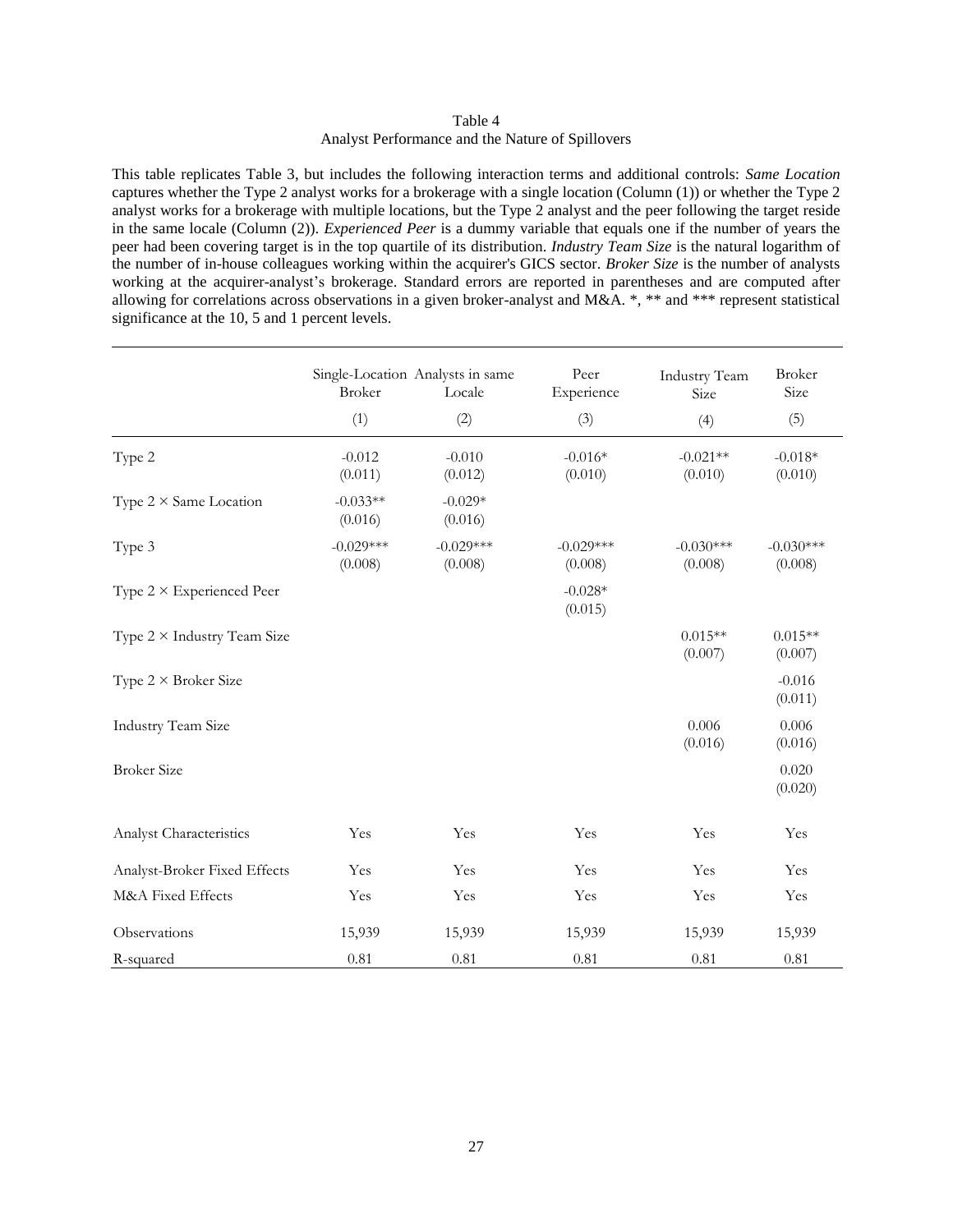# Table 5 Analyst Performance and the Role of Skill

This table replicates Table 3, but includes the following interaction terms and additional controls: *All-Star* and *Peer is All-Star* equal one if the acquirer-analyst and the peer covering the target, in year *t*, are part of the *Institutional Investors All-America Research Team*, respectively. Standard errors are reported in parentheses and are computed after allowing for correlations across observations in a given broker-analyst and M&A. \*, \*\* and \*\*\* represent statistical significance at the 10, 5 and 1 percent levels.

|                                  | (1)                    | (2)                    | (3)                    |
|----------------------------------|------------------------|------------------------|------------------------|
| Type 2                           | $-0.020**$<br>(0.010)  | $-0.014$<br>(0.010)    | $-0.017*$<br>(0.010)   |
| Type 3                           | $-0.029***$<br>(0.008) | $-0.027***$<br>(0.009) | $-0.027***$<br>(0.009) |
| Type $2 \times All-Star$         |                        | $-0.055*$<br>(0.028)   | $-0.048*$<br>(0.028)   |
| Type $2 \times$ Peer is All-Star |                        |                        | $-0.040*$<br>(0.025)   |
| Type $3 \times All-Star$         |                        | $-0.020$<br>(0.015)    | $-0.020$<br>(0.015)    |
| All-Star                         | 0.003<br>(0.017)       | 0.013<br>(0.018)       | 0.013<br>(0.018)       |
| Analyst Characteristics          | Yes                    | Yes                    | Yes                    |
| Analyst-Broker Fixed Effects     | Yes                    | Yes                    | Yes                    |
| M&A Fixed Effects                | Yes                    | Yes                    | Yes                    |
| Observations                     | 15,939                 | 15,939                 | 15,939                 |
| R-squared                        | $0.81\,$               | $0.81\,$               | 0.81                   |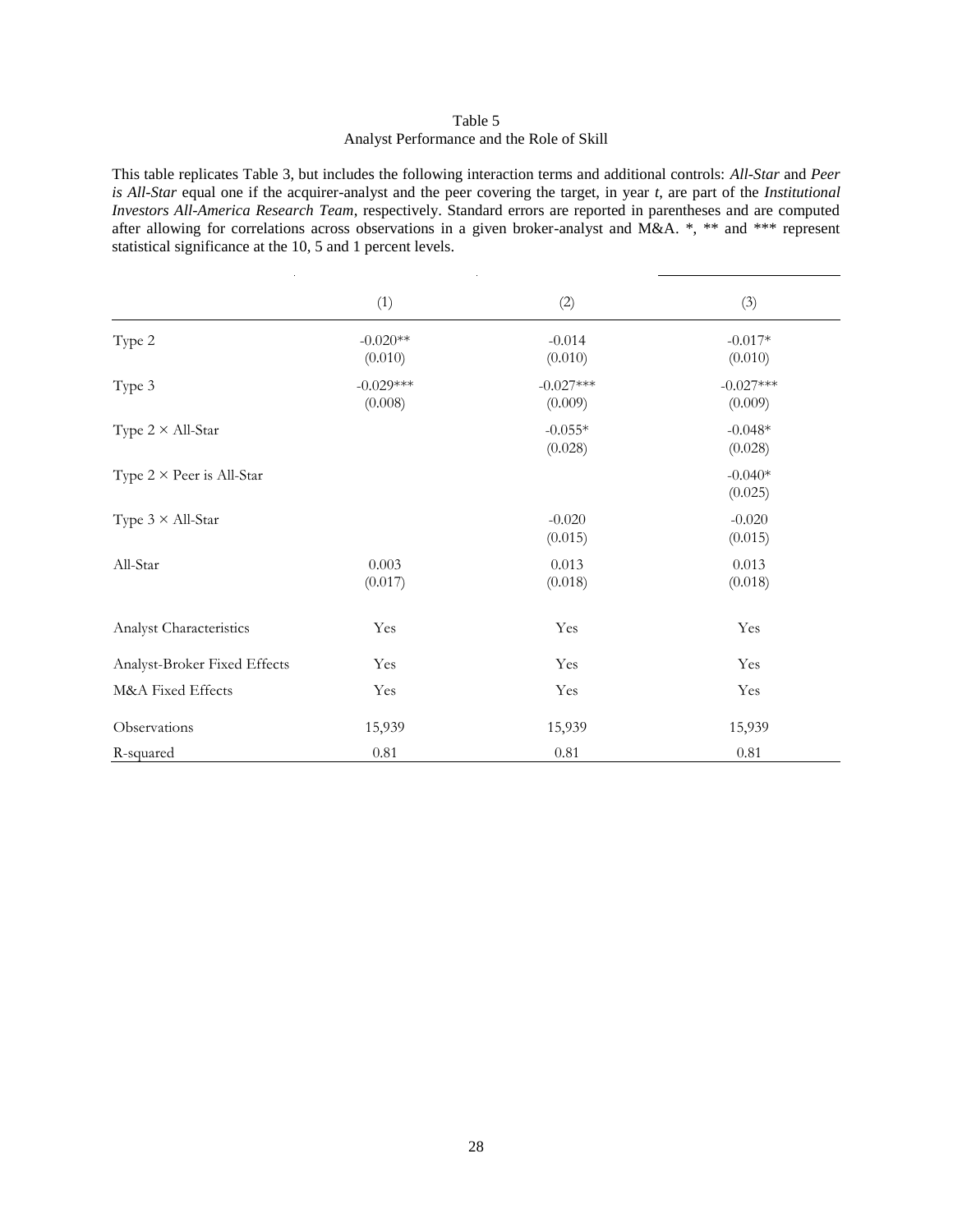# Table 6 Analyst Performance, Aggregate Information Environment, and the Role of Specialization

This table replicates Table 3, but includes the following interaction terms and additional controls: *Target Coverage* and *Acquirer Coverage* are the number of analysts following the target and the acquirer prior to the M&A, respectively. *Specialization* is a dummy variable that equals one if the M&A sector matches the sectoral specialization of the analyst, which is identified as the modal sector from the universe of firms that the analyst covers. Standard errors are reported in parentheses and are computed after allowing for correlations across observations in a given broker-analyst and M&A. \*, \*\* and \*\*\* represent statistical significance at the 10, 5 and 1 percent levels.

|                                 | Aggregate Information Environment |                        | Role of Specialization |                        |
|---------------------------------|-----------------------------------|------------------------|------------------------|------------------------|
|                                 | (1)                               | (2)                    | (3)                    | (4)                    |
| Type 2                          |                                   | $-0.018*$<br>(0.010)   | $-0.020*$<br>(0.010)   | $-0.017*$<br>(0.011)   |
| Type 3                          |                                   | $-0.037***$<br>(0.009) | $-0.029***$<br>(0.008) | $-0.041***$<br>(0.013) |
| Type $2 \times$ Target Coverage |                                   | 0.001<br>(0.001)       |                        |                        |
| Type $3 \times$ Target Coverage |                                   | $0.002**$<br>(0.001)   |                        |                        |
| <b>Target Coverage</b>          | $-0.002**$<br>(0.001)             |                        |                        |                        |
| Acquirer Coverage               | 0.000<br>(0.001)                  |                        |                        |                        |
| Type $2 \times$ Specialization  |                                   |                        |                        | $-0.006$<br>(0.018)    |
| Type $3 \times$ Specialization  |                                   |                        |                        | 0.019<br>(0.015)       |
| Specialization                  |                                   |                        | $-0.024*$<br>(0.015)   | $-0.027*$<br>(0.016)   |
| Analyst Characteristics         | Yes                               | Yes                    | Yes                    | Yes                    |
| Analyst-Broker Fixed Effects    | Yes                               | Yes                    | Yes                    | Yes                    |
| Year Fixed Effects              | Yes                               | No                     | No                     | $\rm No$               |
| M&A Fixed Effects               | $\rm No$                          | Yes                    | Yes                    | Yes                    |
| Observations                    | 15,939                            | 15,939                 | 15,939                 | 15,939                 |
| R-squared                       | 0.39                              | 0.81                   | 0.81                   | 0.81                   |